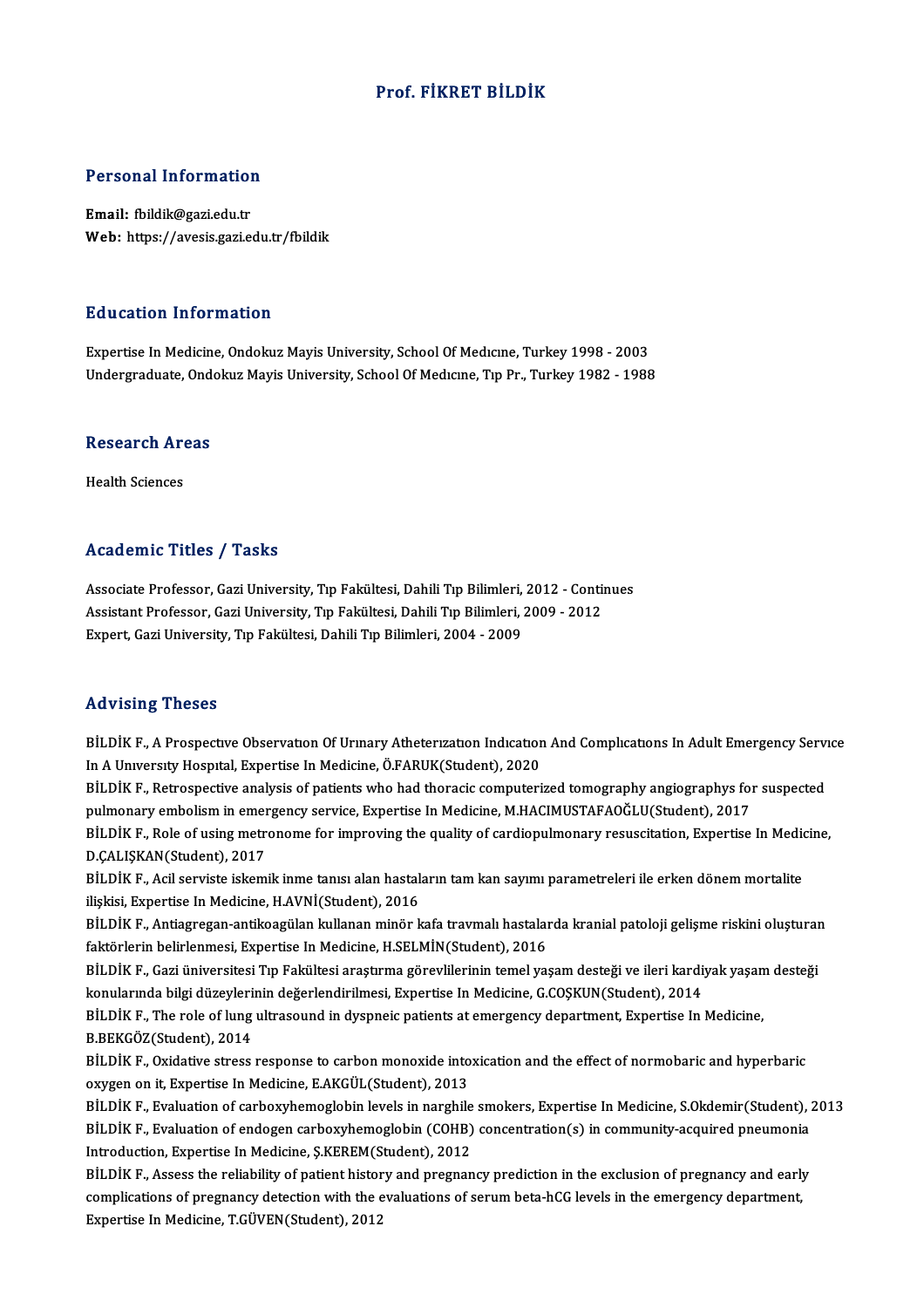BİLDİK F., Emergency department decompensated heart failure treatments patients monitored QT interval on<br>electrocardiography range prognective evoluation of change. Evoertice In Medicine, E.TEMİZMA(Student), 20 ell DİK F., Emergency department decompensated heart failure treatments patients monitored QT interval on<br>electrocardiography range prospective evaluation of change, Expertise In Medicine, E.TEMİZKAN(Student), 2011<br>Pil DİK BİLDİK F., Emergency department decompensated heart failure treatments patients monitored QT interval on<br>electrocardiography range prospective evaluation of change, Expertise In Medicine, E.TEMİZKAN(Student), 2011<br>BİLDİK F electrocardiography range prospective evaluation of change, Expertise In Medicine, E.TEMİZKAN(Student), 2011<br>BİLDİK F., The evaluation of patient who revisited to emergency department in early period (72 hours), Expertise BİLDİK F., The evaluation of patient who revisited to emergency department in early period (72 hours), Expertise In<br>Medicine, A.CÜNEYT(Student), 2011<br>BİLDİK F., Comparison of the Eastern Cooperative Oncology Group Scale (E

Medicine, A.CÜNEYT(Student), 2011<br>BİLDİK F., Comparison of the Eastern Cooperative Oncology Group Scale (ECOG) to Rapid Emergency Medicine Score<br>(REMS) for early period of prognosis prediction in cancer patients who have p BİLDİK F., Comparison of the Eastern Cooperative Oncology.<br>(REMS) for early period of prognosis prediction in cancer<br>etiology., Expertise In Medicine, C.DOĞRU(Student), 2011<br>PU DiK F., Evoluation of impact of fost track on (REMS) for early period of prognosis prediction in cancer patients who have presented to the ER with any complain<br>etiology., Expertise In Medicine, C.DOĞRU(Student), 2011<br>BİLDİK F., Evaluation of impact of fast track on em

etiology., Expertise In Medicine, C.DOĞRU(Student), 2011<br>BİLDİK F., Evaluation of impact of fast track on emergency overcrowding, Expertise In Medicine, G.AKSEL(Student),<br>2011

BİLDİK F., ACİL SERVİSE BAŞVURAN DEKOMPANSE KALP YETMEZLİĞİ HASTALARININ TEDAVİLERİNIN TAKİBİNDE 2011<br>BİLDİK F., ACİL SERVİSE BAŞVURAN DEKOMPANSE KALP YETMEZLİĞİ HASTALARININ TEDAVİLERİNİN TAKİBİ!<br>ELEKTROKARDİYOGRAFİDEKİ QT ARALIĞININ DEĞİŞİMİNİN PROSPEKTİF İNCELENMESİ, Expertise In Medicine,<br>E TEMİZKAN(Studort), 2010 BİLDİK F., ACİL SERVİSE BAŞ<br>ELEKTROKARDİYOGRAFİDEK<br>E.TEMİZKAN(Student), 2010 Articles Published in Journals That Entered SCI, SSCI and AHCI Indexes

- rticles Published in Journals That Entered SCI, SSCI and AHCI Indexes<br>I. The relationship between upper extremity functional performance and anthropometric features and<br>the quality gritoria of candianulmonery requesitation the quality criteria of cardiopulmonary resuscitation The relationship between upper extremity functional performance and anthropometric fea<br>the quality criteria of cardiopulmonary resuscitation<br>BİLDİK F., GÜNENDİ Z., ASLANER M. A. , Alkas G. B. , KELEŞ A., KILIÇASLAN İ., Cal the quality criteria of cardiopulmonary resuscitation<br>BİLDİK F., GÜNENDİ Z., ASLANER M. A. , Alkas G. B. , KELEŞ A., KILIÇASLAN İ., Caliskan D., DEMİRCAI<br>TURKISH JOURNAL OF PHYSICAL MEDICINE AND REHABILITATION, 2021 (Journ
- II. The Effect of the Covid-19 Pandemic on the Psychological Status of Hospital Workers<br>Yas S. C., Bildik F., Aslaner M. A., Aslan S., Keles A., Kılıçaslan İ., Yazla M., Demircan A. TURKISH JOURNAL OF PHYSICAL MEDICINE AND REHABILITATION, 2021 (Journal I.<br>The Effect of the Covid-19 Pandemic on the Psychological Status of Hospit:<br>Yas S. C. , Bildik F., Aslaner M. A. , Aslan S., Keleş A., Kılıçaslan İ., PSYCHIATRY AND CLINICAL PSYCHOPHARMACOLOGY, vol.30, no.3, pp.63-71, 2020 (Journal Indexed in SCI) Yas S. C. , Bildik F., Aslaner M. A. , Aslan S., Keleş A., Kılıçaslan İ., Yazla M., Demircan A.<br>PSYCHIATRY AND CLINICAL PSYCHOPHARMACOLOGY, vol.30, no.3, pp.63-71, 2020 (Journal Indexed in SCI)<br>III. BLUE protocol ultrasono
- PSYCHIATRY AND CLINICAL PSYCHOPHARMACOLOGY, vol.30, no.3, pp.63-71, 2020 (Journal Ince Display of Display of B<br>BLUE protocol ultrasonography in Emergency Department patients presenting with<br>Bekgoz B., KILIÇASLAN İ., BİLDİK BLUE protocol ultrasonography in Emergency Department patients presenting with acute dyspne<br>Bekgoz B., KILIÇASLAN İ., BİLDİK F., KELEŞ A., DEMİRCAN A., Hakoglu O., Coskun G., Demir H. A.<br>AMERICAN JOURNAL OF EMERGENCY MEDIC Bekgoz B., KILIÇASLAN İ., BİLDİK F., KELEŞ A., DEMİRCAN A., Hakoglu O., Coskun G., Demir H. A.<br>AMERICAN JOURNAL OF EMERGENCY MEDICINE, vol.37, no.11, pp.2020-2027, 2019 (Journal Indexed in<br>IV. Evaluation of the general cha
- AMERICAN JOURNAL OF EMERGENCY MEDICINE, vol.37, no.11, pp.2020-2027, 2019 (Journal Indexed in SCI)<br>Evaluation of the general characteristics of patients aged 85 years and above admitted to a<br>university hospital emergency d Evaluation of the general characteristics of patients aged 85 years and above a<br>university hospital emergency department<br>DEMİRCAN A., AYGENCEL BIKMAZ Ş. G. , Kadi G., KELEŞ A., BİLDİK F., Oktem B., Cakmak O.<br>TURKISH JOURNA university hospital emergency department<br>DEMİRCAN A., AYGENCEL BIKMAZ Ş. G. , Kadi G., KELEŞ A., BİLDİK F., Oktem B., Cakmak O.<br>TURKISH JOURNAL OF MEDICAL SCIENCES, vol.47, no.5, pp.1393-1402, 2017 (Journal Indexed in SCI) DEMIRCAN A., AYGENCEL BIKMAZ Ş. G. , Kadi G., KELEŞ A., BİLDİK F., Oktem B., Cakmak O.<br>TURKISH JOURNAL OF MEDICAL SCIENCES, vol.47, no.5, pp.1393-1402, 2017 (Journal Indexed<br>V. Evaluating Unscheduled Readmission to Emergen
- TURKISH JOURNAL OF MEDICAL SCIENCES, vol.47, no.5, pp.1393-1402, 2017 (Journal In<br>Evaluating Unscheduled Readmission to Emergency Department in the Early P<br>Hocagil A. C. , BİLDİK F., KILIÇASLAN İ., Hocagil H., Karabulut H. V. Evaluating Unscheduled Readmission to Emergency Department in the Early Period<br>Hocagil A. C. , BİLDİK F., KILIÇASLAN İ., Hocagil H., Karabulut H., KELEŞ A., DEMİRCAN A.<br>BALKAN MEDICAL JOURNAL, vol.33, no.1, pp.72-79, 20
- VI. Electrocardiography interpretation training in emergencymedicine:methods, resources, BALKAN MEDICAL JOURNAL, vol.33, no.1, pp.72-79, 2016 (Journal Standardization<br>Electrocardiography interpretation training in emerge<br>competency assessment, and national standardization<br>Oral B.A., Demirson A. Keles A. Bit Di Ozel B. A., Demircan A., Keles A., BİLDİK F., ÖZEL ERKAN D., Ergin M., PAMUKÇU GÜNAYDIN G. competency assessment, and national standardization<br>Ozel B. A. , Demircan A., Keles A., BİLDİK F., ÖZEL ERKAN D., Ergin M<br>SIGNA VITAE, vol.10, no.1, pp.38-52, 2015 (Journal Indexed in SCI)<br>OT interval shanges during the ma Ozel B. A. , Demircan A., Keles A., BİLDİK F., ÖZEL ERKAN D., Ergin M., PAMUKÇU GÜNAYDIN G.<br>SIGNA VITAE, vol.10, no.1, pp.38-52, 2015 (Journal Indexed in SCI)<br>VII. QT interval changes during the management of decompensated
- SIGNA VITAE, vol.10, no.1, pp.38-52, 2015 (Journal Indexed in SCI)<br>QT interval changes during the management of decompensated heart fail<br>setting<br>TEMİZKAN E., Unaldi M., BİLDİK F., DEMİRCAN A., KELEŞ A., Kilicarslan İ., Ery QT interval changes during the management of decompensated heart fail<br>setting<br>TEMİZKAN E., Unaldi M., BİLDİK F., DEMİRCAN A., KELEŞ A., Kilicarslan İ., Eryigit H.<br>Acta Medica Meditarranea vel 31 na 1 nn 137 142 2015 (Jayrn

Acta Medica Mediterranea, vol.31, no.1, pp.137-142, 2015 (Journal Indexed in SCI Expanded)

- TEMİZKAN E., Unaldi M., BİLDİK F., DEMİRCAN A., KELEŞ A., Kilicarslan İ., Eryigit H.<br>Acta Medica Mediterranea, vol.31, no.1, pp.137-142, 2015 (Journal Indexed in SCI Expanded)<br>VIII. Comparison of local infiltration ane Acta Medica Mediterranea, vo<br>Comparison of local infilt<br>study in hand lacerations<br>Sanar A. DEMIRCAN A. KELE Comparison of local infiltration anesthesia and pe<br>study in hand lacerations<br>Sener A., DEMİRCAN A., KELEŞ A., BİLDİK F., Karakurt K.<br>TURKISH JOURNAL OF MEDICAL SCIENCES vol.45, no.2.
- study in hand lacerations<br>Sener A., DEMİRCAN A., KELEŞ A., BİLDİK F., Karakurt K.<br>TURKISH JOURNAL OF MEDICAL SCIENCES, vol.45, no.3, pp.694-699, 2015 (Journal Indexed in SCI)<br>Determining the diagnestis value of endegeneus Sener A., DEMİRCAN A., KELEŞ A., BİLDİK F., Karakurt K.<br>TURKISH JOURNAL OF MEDICAL SCIENCES, vol.45, no.3, pp.694-699, 2015 (Journal Indexed in SCI)<br>IX. Determining the diagnostic value of endogenous carbon monoxide in

## TURKISH JOURNAL OF ME<br>Determining the diagne<br>Disease exacerbations Determining the diagnostic value of endogenous carbon monoxide in Chronic Obstructive Pulmonal<br>Disease exacerbations<br>DOĞAN N. Ö. , Corbacioglu S. K. , BİLDİK F., KILIÇASLAN İ., PAMUKÇU GÜNAYDIN G., Cevik Y., Ulker V., Hako

Disease<br>DOĞAN N.<br>Gokcen E.<br>JOUPNAL DOĞAN N. Ö. , Corbacioglu S. K. , BİLDİK F., KILIÇASLAN İ., PAMUKÇU GÜNAYDIN G., Cevik Y., Ulker V., Hakoglu O.,<br>Gokcen E.<br>JOURNAL OF THE PAKISTAN MEDICAL ASSOCIATION, vol.64, no.9, pp.1037-1041, 2014 (Journal Indexed in S

Gokcen E.<br>JOURNAL OF THE PAKISTAN MEDICAL ASSOCIATION, vol.64, no.9, pp.1037-1041, 2014 (Journal Indexed in SCI)<br>X. Effects of fast-track in a university emergency department through the national emergency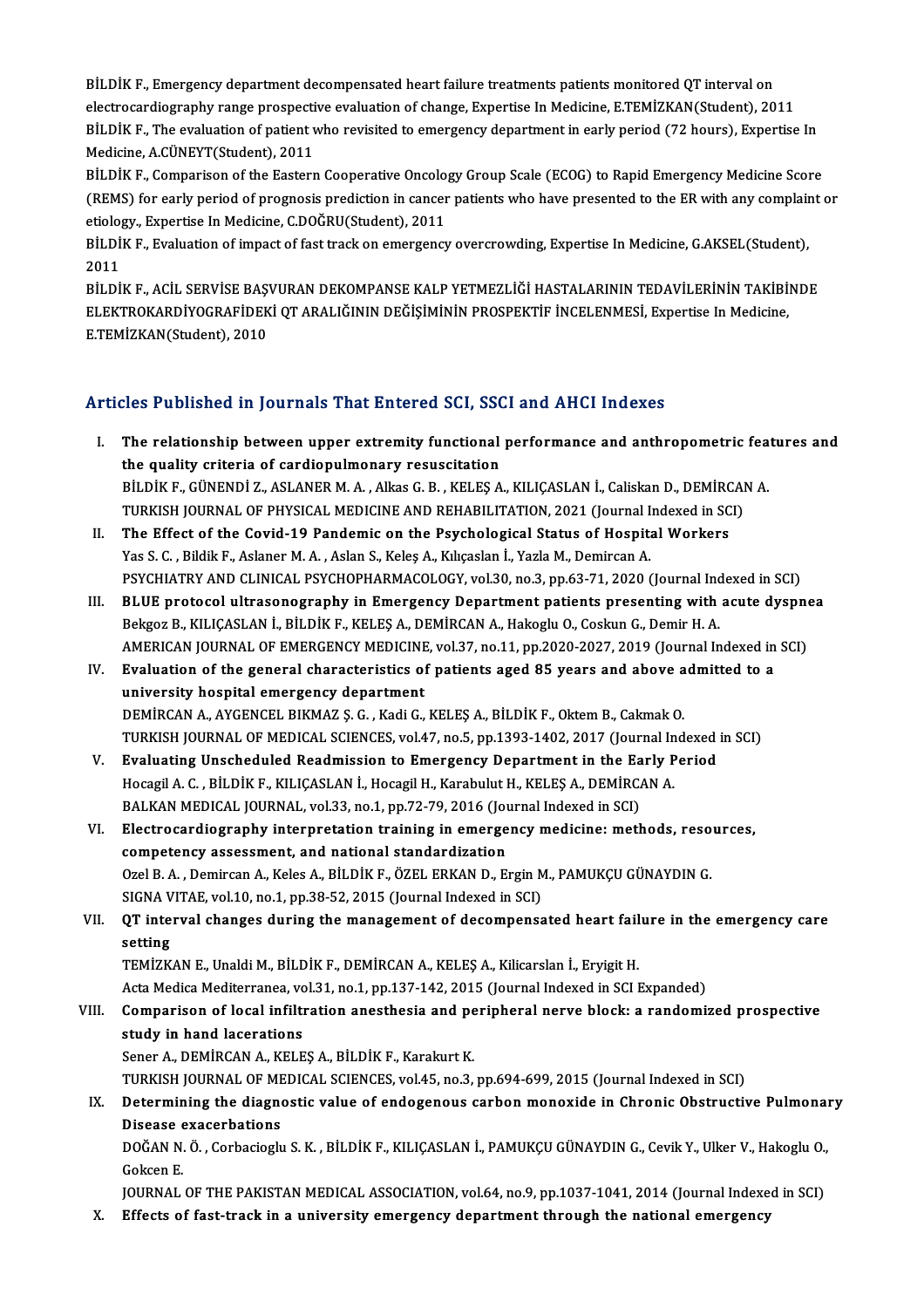#### department overcrowding study

department overcrowding study<br>Aksel G., BİLDİK F., DEMİRCAN A., KELEŞ A., KILIÇASLAN İ., Guler S., Corbacioglu S. K. , Turkay A., Bekgoz B.,<br>DOĞAN N.Ö. <mark>department</mark><br>Aksel G., BİLI<br>DOĞAN N. Ö.<br>JOUPNAL OF Aksel G., BİLDİK F., DEMİRCAN A., KELEŞ A., KILIÇASLAN İ., Guler S., Corbacioglu S. K. , Turkay A., Bekgoz B.,<br>DOĞAN N. Ö.<br>JOURNAL OF THE PAKISTAN MEDICAL ASSOCIATION, vol.64, no.7, pp.791-797, 2014 (Journal Indexed in SCI

JOURNAL OF THE PAKISTAN MEDICAL ASSOCIATION, vol.64, no.7, pp.791-797, 2014 (Journal Indexed in SCI)

DOĞAN N. Ö.<br>JOURNAL OF THE PAKISTAN MEDICAL ASSOCIATION, vol.64, no.7, pp.791-797, 2014 (Journal Indexed in SCI)<br>XI. IMPORTANCE OF HEAD THRUST TEST IN DIFFERENTIAL DIAGNOSIS OF PERIPHERAL AND CENTRAL<br>VERTIGO IMPORTANCE OF HEAD THRUST TEST IN DIFFERENTIAL DIAGNOSIS OF PERIPHERAL AND CENTRAL<br>VERTIGO<br>Guler S., KELEŞ A., BİLDİK F., KILIÇASLAN İ., DEMİRCAN A., GÜNDÜZ B., Corbacioglu S. K. , Okdemir S., Hakoglu O.,<br>Coskun C. et al

**VERTIGO<br>Guler S., KELES<br>Coskun G., et al.<br>ACTA MEDICA N** Guler S., KELEŞ A., BİLDİK F., KILIÇASLAN İ., DEMİRCAN A., GÜNDÜZ B., Corbacioglu S. K. , O<br>Coskun G., et al.<br>ACTA MEDICA MEDITERRANEA, vol.30, no.6, pp.1195-1202, 2014 (Journal Indexed in SCI)<br>Delay in Diagnosis of Bulman

- Coskun G., et al.<br>ACTA MEDICA MEDITERRANEA, vol.30, no.6, pp.1195-1202, 2014 (Journal Indexed in SCI)<br>XII. Delay in Diagnosis of Pulmonary Thromboembolism in Emergency Department: Is it Still a Problem?<br>AVDOČDU M. DOČA ACTA MEDICA MEDITERRANEA, vol.30, no.6, pp.1195-1202, 2014 (Journal Indexed in SCI)<br>Delay in Diagnosis of Pulmonary Thromboembolism in Emergency Department: Is it S<br>AYDOĞDU M., DOĞAN N. Ö. , Sinanoglu N. T. , OĞUZÜLGEN İ. Delay in Diagnosis of Pulmonary Thromboembolism in Emergency Department: Is it Still a Proble<br>AYDOĞDU M., DOĞAN N. Ö. , Sinanoglu N. T. , OĞUZÜLGEN İ. K. , DEMİRCAN A., BİLDİK F., Ekim N.<br>CLINICAL AND APPLIED THROMBOSIS-HE AYDOĞDU M., DOĞAN N. Ö. , Sinanoglu N. T. , OĞUZÜLGEN İ. K. , DEMİRCAN A., BİLDİK F., Ekim N.<br>CLINICAL AND APPLIED THROMBOSIS-HEMOSTASIS, vol.19, no.4, pp.402-409, 2013 (Journal Indexed in SC<br>XIII. Mean platelet volume as
- CLINICAL AND APPLIED THROMBOSIS-HEMO<br>Mean platelet volume as a risk stratificant patients with ischaemic stroke and TIA Mean platelet volume as a risk stratification tool in the Emergency Department for evaluat<br>patients with ischaemic stroke and TIA<br>DOĞAN N.Ö., KELEŞ A., Aksel G., Guler S., DEMİRCAN A., BİLDİK F., KILIÇASLAN İ., Karakurt K. patients with ischaemic stroke and TIA<br>DOĞAN N. Ö. , KELEŞ A., Aksel G., Guler S., DEMİRCAN A., BİLDİK F., KILIÇASLAN İ., Karakurt K., Ilhan M.<br>JOURNAL OF THE PAKISTAN MEDICAL ASSOCIATION, vol.63, no.5, pp.581-584, 2013 (J
- DOĞAN N. Ö. , KELEŞ A., Aksel G., Guler S., DEMİRCAN A., BİLDİK F., KILIÇASLAN İ., Karakurt K., Ilhan M.<br>JOURNAL OF THE PAKISTAN MEDICAL ASSOCIATION, vol.63, no.5, pp.581-584, 2013 (Journal Indexed in SC<br>XIV. Endogenous ca
- JOURNAL OF THE PAKISTAN MEDICAL ASSOCIATION, vol.63, no.5, pp.581-584, 2013 (Journal Indexed in SCI)<br>Endogenous carboxyhemoglobin concentrations in the assessment of severity in patients with<br>community-acquired pneumonia Endogenous carboxyhemoglobin concentrations in the assessment of severity in patien<br>community-acquired pneumonia<br>Corbacioglu S.K., KILIÇASLAN İ., BİLDİK F., Guleryuz A., Bekgoz B., Ozel A., KELEŞ A., DEMİRCAN A.<br>AMERICAN J community-acquired pneumonia<br>Corbacioglu S. K. , KILIÇASLAN İ., BİLDİK F., Guleryuz A., Bekgoz B., Ozel A., KELEŞ A., DEMİRCAN A.<br>AMERICAN JOURNAL OF EMERGENCY MEDICINE, vol.31, no.3, pp.520-523, 2013 (Journal Indexed in S
- Corbacioglu S. K. , KILIÇASLAN İ., BİLDİK F., Guleryuz A., Bekgoz B., Ozel A., KELEŞ A., DEMİRCAN<br>AMERICAN JOURNAL OF EMERGENCY MEDICINE, vol.31, no.3, pp.520-523, 2013 (Journal Indexe<br>XV. THYROTOXIC HYPOKALEMIC PERIOD AMERICAN JOURNAL OF EMERGENCY MEDICINE, vol.31, n<br>THYROTOXIC HYPOKALEMIC PERIODIC PARALYSIS I<br>DOĞAN N. Ö. , Dogru C., DEMİRCAN A., KELEŞ A., BİLDİK F.<br>NOREL MEDICUS vol.9 no.1 nn.118.120.2013 (Journal In THYROTOXIC HYPOKALEMIC PERIODIC PARALYSIS PRESENTING WITH PARAPARESIS<br>DOĞAN N.Ö., Dogru C., DEMİRCAN A., KELEŞ A., BİLDİK F.<br>NOBEL MEDICUS, vol.9, no.1, pp.118-120, 2013 (Journal Indexed in SCI)

- DOĞAN N. Ö. , Dogru C., DEMİRCAN A., KELEŞ A., BİLDİK F.<br>NOBEL MEDICUS, vol.9, no.1, pp.118-120, 2013 (Journal Indexed in SCI)<br>XVI. Wells clinical prediction rule and pulmonary embolism rule out criteria (PERC) in prev NOBEL MEDICUS, vol.9, no.1, pp.118-120, 2013 (Journal Indexed in SCI)<br>Wells clinical prediction rule and pulmonary embolism rule out c<br>investigation of pulmonary embolism in emergency departments<br>AYDOČDUM, Sinaposlu N.T., Wells clinical prediction rule and pulmonary embolism rule out criteria (PERC) in pi<br>investigation of pulmonary embolism in emergency departments<br>AYDOĞDU M., Sinanoglu N. T. , Dogan N. O. , OĞUZÜLGEN İ. K. , DEMİRCAN A., B investigation of pulmonary embolism in emergency departments<br>AYDOĞDU M., Sinanoglu N. T. , Dogan N. O. , OĞUZÜLGEN İ. K. , DEMİRCAN A<br>EUROPEAN RESPIRATORY JOURNAL, vol.40, 2012 (Journal Indexed in SCI)<br>Serum tau pretein le AYDOĞDU M., Sinanoglu N. T. , Dogan N. O. , OĞUZÜLGEN İ. K. , DEMİRCAN A., BİLDİK F., Ekir<br>EUROPEAN RESPIRATORY JOURNAL, vol.40, 2012 (Journal Indexed in SCI)<br>XVII. Serum tau protein level for neurological injuries in carb
- EUROPEAN RESPIRATORY JOURNAL, vol.40, 2012 (Journal Indexed in SCI)<br>Serum tau protein level for neurological injuries in carbon monoxide p<br>KILIÇASLAN İ., BİLDİK F., Aksel G., Yavuz G., GÜLBAHAR Ö., Keles A., Demircan A.<br>CU Serum tau protein level for neurological injuries in carbon monoxide <sub>I</sub><br>KILIÇASLAN İ., BİLDİK F., Aksel G., Yavuz G., GÜLBAHAR Ö., Keles A., Demircan A.<br>CLINICAL TOXICOLOGY, vol.50, no.6, pp.497-502, 2012 (Journal Indexed KILIÇASLAN İ., BİLDİK F., Aksel G., Yavuz G., GÜLBAHAR Ö., Keles A., Demircan A.<br>CLINICAL TOXICOLOGY, vol.50, no.6, pp.497-502, 2012 (Journal Indexed in SCI)<br>XVIII. EFFICACY OF TRIAGE BY PARAMEDICS: A REAL-TIME COMPARISON
- CLINICAL TOXICOLOGY, vol.50, no.6, pp.497-502, 2012 (Journal Indexed in SCI)<br>EFFICACY OF TRIAGE BY PARAMEDICS: A REAL-TIME COMPARISON STUDY<br>KAHVECİ F. O. , DEMİRCAN A., KELEŞ A., BİLDİK F., AYGENCEL BIKMAZ Ş. G. JOURNAL OF EMERGENCY NURSING, vol.38, no.4, pp.344-349, 2012 (Journal Indexed in SCI) KAHVECİ F. O. , DEMİRCAN A., KELEŞ A., BİLDİK F., AYGENCEL BIKMAZ Ş. G.<br>JOURNAL OF EMERGENCY NURSING, vol.38, no.4, pp.344-349, 2012 (Journal Indexed in SCI)<br>XIX. Painless aortic dissection presenting with acute ischaemic
- DEMİRCAN A., Aksay E., Ergin M., BİLDİK F., KELEŞ A., Aygencel G.<br>EMA Emergency Medicine Australasia, vol.23, no.2, pp.215-216, 2011 (Journal Indexed in SCI Expanded) Painless aortic dissection presenting with acute ischaemic stroke and multiple organ failure<br>DEMİRCAN A., Aksay E., Ergin M., BİLDİK F., KELEŞ A., Aygencel G.<br>EMA - Emergency Medicine Australasia, vol.23, no.2, pp.215-216,
- XX. Gastric volvulus due to diaphragmatic eventration and paraesophageal hernia DOĞAN N.Ö., Aksel G., DEMİRCAN A., KELEŞ A., BİLDİK F. Gastric volvulus due to diaphragmatic eventration and paraesophageal hernia<br>DOĞAN N. Ö. , Aksel G., DEMİRCAN A., KELEŞ A., BİLDİK F.<br>TURKISH JOURNAL OF MEDICAL SCIENCES, vol.40, no.5, pp.825-828, 2010 (Journal Indexed in S DOĞAN N. Ö. , Aksel G., DEMİRCAN A., KELEŞ A., BİLDİK F.<br>TURKISH JOURNAL OF MEDICAL SCIENCES, vol.40, no.5, pp.825-828, 2010 (Journal Indexed<br>XXI. The real victims of the Islamic Feast of Sacrifice: injuries related to
- TURKISH JOURNAL OF MEDICAL SCIENCES, vol.40, no.5, pp.825-828, 20<br>The real victims of the Islamic Feast of Sacrifice: injuries relate<br>BİLDİK F., Yardan T., DEMİRCAN A., Uckan M. U. , Ergin M., Hacioglu E. G.<br>ULUSAL TRAVMA The real victims of the Islamic Feast of Sacrifice: injuries related to the sacrifice<br>BİLDİK F., Yardan T., DEMİRCAN A., Uckan M. U. , Ergin M., Hacioglu E. G.<br>ULUSAL TRAVMA VE ACIL CERRAHI DERGISI-TURKISH JOURNAL OF TRAUM BİLDİK F., Yardan T., DEMİRCAN A., Uckan M. U. ,<br>ULUSAL TRAVMA VE ACIL CERRAHI DERGISI-TU<br>no.4, pp.319-322, 2010 (Journal Indexed in SCI)<br>Med Honey Sev: Theraneutic Misedventure ULUSAL TRAVMA VE ACIL CERRAHI DERGISI-TURKISH JOURNAL OF TRAUMA & EMERGENO<br>no.4, pp.319-322, 2010 (Journal Indexed in SCI)<br>XXII. Mad Honey Sex: Therapeutic Misadventures From an Ancient Biological Weapon
- no.4, pp.319-322, 2010 (Journal Indexed in SCI)<br>Mad Honey Sex: Therapeutic Misadventures From an Ancient Biological Weapon<br>DEMİRCAN A., Keles A., BİLDİK F., Avgencel G., DOĞAN N. Ö. , Gomez H. F. Annals of Emergency Medicine, vol.54, no.6, pp.824-829, 2009 (Journal Indexed in SCI Expanded) DEMIRCAN A., Keles A., BİLDİK F., Aygencel G., DOĞAN N. Ö.<br>Annals of Emergency Medicine, vol.54, no.6, pp.824-829, 200<br>XXIII. Femoral neck fracture following an epileptic seizure
- Annals of Emergency Medicine, vol.54, no.6, pp.824-829, 200<br>Femoral neck fracture following an epileptic seizure<br>DEMİRCAN A., Oezsarac M., BİLDİK F., KELEŞ A., Aygencel G.<br>Turkish Journal of Mediael Ssienses, vol.29, no.4, DEMİRCAN A., Oezsarac M., BİLDİK F., KELEŞ A., Aygencel G.<br>Turkish Journal of Medical Sciences, vol.39, no.4, pp.647-649, 2009 (Journal Indexed in SCI Expanded) DEMIRCAN A., Oezsarac M., BILDIK F., KELEŞ A., Aygencel G.<br>Turkish Journal of Medical Sciences, vol.39, no.4, pp.647-649, 2009 (J<br>XXIV. The prevalence of seatbelt usage among university lecturers<br>DEMIRCAN A. Cultip S. G.,
- Turkish Journal of Medical Sciences, vol.39, no.4, pp.647-649, 2009<br><mark>The prevalence of seatbelt usage among university lecture</mark><br>DEMİRCAN A., Gulbin Ş. G. , Karamercan A. M. , BİLDİK F., KELEŞ A.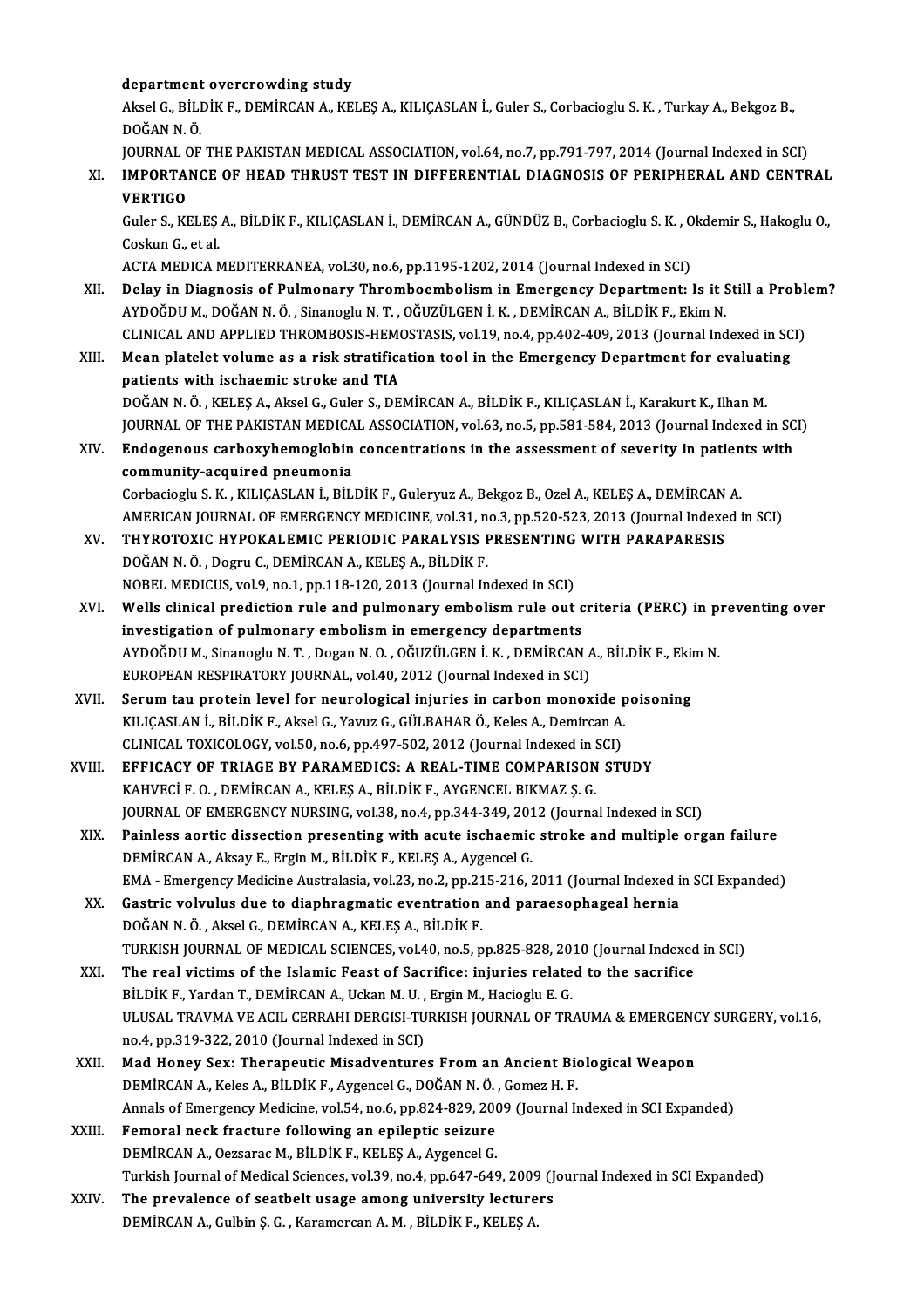ULUSAL TRAVMA VE ACIL CERRAHI DERGISI-TURKISH JOURNAL OF TRAUMA & EMERGENCY SURGERY, vol.15,<br>ne 3, np.176,179, 2009 (Journal Indoved in SCI) ULUSAL TRAVMA VE ACIL CERRAHI DERGISI-TU<br>no.2, pp.176-179, 2009 (Journal Indexed in SCI)<br>Forencis Emergency Medisine - Siy Year En no 2, pp 176-179, 2009 (Journal Indexed in SCI)

- XXV. Forensic Emergency Medicine Six-Year Experience of 13823 Cases in a University Emergency<br>Department Forensic Emergency Medicine - Six-Year Experience of 13823 Cases in a University Emergency<br>Department<br>DEMİRCAN A., KELEŞ A., Guerbuez N., BİLDİK F., AYGENCEL BIKMAZ Ş. G. , DOĞAN N. Ö. , Derinoez O., AKAR T.<br>TURKISH JOURNA Department<br>DEMİRCAN A., KELEŞ A., Guerbuez N., BİLDİK F., AYGENCEL BIKMAZ Ş. G. , DOĞAN N. Ö. , Derinoez C<br>TURKISH JOURNAL OF MEDICAL SCIENCES, vol.38, no.6, pp.567-575, 2008 (Journal Indexed in SCI)<br>Asute intexisation by DEMIRCAN A., KELEŞ A., Guerbuez N., BİLDİK F., AYGENCEL BIKMAZ Ş. G., DOĞAN<br>TURKISH JOURNAL OF MEDICAL SCIENCES, vol.38, no.6, pp.567-575, 2008 (Journa<br>XXVI. Acute intoxication by endosulfan: Any role of N-acetylcysteine t
- TURKISH JOURNAL OF MEDICAL SCIENCES, vol.38, no.6, p<br>Acute intoxication by endosulfan: Any role of N-ace<br>DEMİRCAN A., Calidag E., Oezsarac M., KELEŞ A., BİLDİK F.<br>TURKISH JOURNAL OF MEDICAL SCIENCES, vol.39, no.4, n DEMİRCAN A., Calidag E., Oezsarac M., KELEŞ A., BİLDİK F.<br>TURKISH JOURNAL OF MEDICAL SCIENCES, vol.38, no.4, pp.365-367, 2008 (Journal Indexed in SCI) DEMIRCAN A., Calidag E., Oezsarac M., KELEŞ A., BİLDİK F.<br>TURKISH JOURNAL OF MEDICAL SCIENCES, vol.38, no.4, pp.365-367, 2008 (Journal Indexed in SCI)<br>XXVII. Posttraumatic cerebrospinal fluid leakage through forehead o TURKISH JOURNAL OF ME<br>Posttraumatic cerebros<br>operation: Case report<br>KELES A Avgensel C Ken Posttraumatic cerebrospinal fluid leakage throug<br>operation: Case report<br>KELEŞ A., Aygencel G., Kara P., DEMİRCAN A., BİLDİK F.<br>Furanean Journal of Emergengy Medicine, vel 15, ne 3.

operation: Case report<br>KELEŞ A., Aygencel G., Kara P., DEMİRCAN A., BİLDİK F.<br>European Journal of Emergency Medicine, vol.15, no.3, pp.181-182, 2008 (Journal Indexed in SCI Expanded)

- XXVIII. Contact with wet cement: Report of a case KELEŞA.,AygencelG.,KahveciO.,BİLDİKF.,DEMİRCANA. Contact Dermatitis, vol.58, no.3, pp.173-174, 2008 (Journal Indexed in SCI Expanded) KELEŞ A., Aygencel G., Kahveci O., BİLDİK F., DEMİRCAN A.<br>Contact Dermatitis, vol.58, no.3, pp.173-174, 2008 (Journal Indexed in SCI Expanded)<br>XXIX. Role of C-reactive protein, D-dimer, and fibrinogen levels in the differe Contact Dermatitis, vo<br>Role of C-reactive<br>peripheral vertigo
- Role of C-reactive protein, D-dimer, and fibrinoge<br>peripheral vertigo<br>Akinci E., Aygencel G., KELEŞ A., DEMİRCAN A., BİLDİK F.<br>Advances in Thereny, vel 24, ne 5, nn 1969 1977, 2007 ( peripheral vertigo<br>Akinci E., Aygencel G., KELEŞ A., DEMİRCAN A., BİLDİK F.<br>Advances in Therapy, vol.24, no.5, pp.1068-1077, 2007 (Journal Indexed in SCI Expanded)

#### Articles Published in Other Journals

rticles Published in Other Journals<br>I. An alternative educational method: Computer-based simulation program for advanced cardiac life<br>sunnest education support education<br>An alternative education<br>Öltem B. Kılısaslan İ ÖktemB.,Kılıçaslanİ.,KeleşA.,BildikF.,DemircanA.

Journal of Surgery and Medicine, vol.5, no.8, pp.760-763, 2021 (Refereed Journals of Other Institutions)

II. Is the Presence of a Typical Triad of COVID-19 Symptoms (Cough, Dyspnea, and Fever) Enough to Journal of Surgery and Medicine, vol.5, no.8, pp.760-763, 2021 (Refereed Journals of Other Institutions)<br>Is the Presence of a Typical Triad of COVID-19 Symptoms (Cough, Dyspnea, and Fever) Enough<br>Make a Decision About Diag Is the Presence of a Typical Triad of COVID-19 Symptoms (Cough, Dyspnea, and Fever) Enoug<br>Make a Decision About Diagnostic Testing? From the Perspective of an Emergency Departmen<br>Keleş A., Alkaş G., Kılıçaslan İ., Aslaner Make a Decisio<br>Keleş A., Alkaş G.<br>Bozdayı G., et al.<br>Ceri Medicel Iou Keleş A., Alkaş G., Kılıçaslan İ., Aslaner M. A. , Bildik F., Demircan A., Uğraş Dikmen A., Kılıç H. K. , Özger H. S. ,<br>Bozdayı G., et al.

Bozdayı G., et al.<br>Gazi Medical Journal, vol.32, no.4, pp.541-546, 2021 (Journal Indexed in ESCI)<br>III. Mediterranean black widow spider (Latrodectus tredecimguttatus) poisoning in a metropolitan city<br>in Turkey Gazi Medical Journal, vol.32, no.4, pp.541-546, 2021 (Journal Indexed in ESCI)<br>Mediterranean black widow spider (Latrodectus tredecimguttatus) p<br>in Turkey<br>Bildik F., Comruk B., Yüksek B., Aslaner M. A. , Türkeş T. Mediterranean black widow spider (Latrodectus<br>in Turkey<br>Bildik F., Çomruk B., Yüksek B., Aslaner M.A. , Türkeş T.<br>Journal of Emergengy Medicine Case Benerts vel 12. ne

Journal of Emergency Medicine Case Reports, vol.12, no.2, pp.48-51, 2021 (Journal Indexed in ESCI)

Bildik F., Çomruk B., Yüksek B., Aslaner M. A. , Türkeş T.<br>Journal of Emergency Medicine Case Reports, vol.12, no.2, pp.48-51, 2021 (Journal Indexed in ESCI)<br>IV. Perspective of emergency specialists and research assistants status of their education about geriatrics<br>Türkay Kunt A., Demircan A., Keleş A., Bildik F., Kılıçaslan İ., Tel M. R. Perspective of emergency specialists and research assistant<br>status of their education about geriatrics<br>Türkay Kunt A., Demircan A., Keleş A., Bildik F., Kılıçaslan İ., Tel M. R.<br>Annak of Medisal Besearsh vel 28 no 5 nn 922 status of their education about geriatrics<br>Türkay Kunt A., Demircan A., Keleş A., Bildik F., Kılıçaslan İ., Tel M. R.<br>Annals of Medical Research, vol.28, no.5, pp.923-931, 2021 (Refereed Journals of Other Institutions)<br>Eff

V. Effects of metronome use on cardiopulmonary resuscitation quality<br>Caliskan D., Bildik F., Aslaner M. A., Kilicaslan İ., Keles A., Demircan A. Annals of Medical Research, vol.28, no.5, pp.923-931, 2021 (Refereed Effects of metronome use on cardiopulmonary resuscitation<br>Caliskan D., Bildik F., Aslaner M. A. , Kılıçaslan İ., Keleş A., Demircan A.<br>TURKISH JOURNAL OF TURKISH JOURNAL OF EMERGENCY MEDICINE, vol.21, no.2, pp.51-55, 2021 (Journal Indexed in ESCI) Caliskan D., Bildik F., Aslaner M. A. , Kılıçaslan İ., Keleş A., Demircan A.<br>TURKISH JOURNAL OF EMERGENCY MEDICINE, vol.21, no.2, pp.51-55, 2021 (Journal Indexed in ESCI)<br>VI. The Effect of Consultation Training in the Emer

## TURKISH JOURNA<br>The Effect of Co<br>Patient Results The Effect of Consultation Training in the Emergency Department on Consultation Process and<br>Patient Results<br>ASLANER M. A. , BİLDİK F., COŞKUN YAŞ S., Falcioglu B. S. , Karasahin K. S. , KELEŞ A., KILIÇASLAN İ., DEMİRCAN A.

Patient Results<br>ASLANER M. A. , BİLDİK F., COŞKUN YAŞ S., Falcioglu B. S. , Karasahin K. S. , KELEŞ A., KILIÇASLAN İ., DEMİRCAN A.<br>GAZI MEDICAL JOURNAL, vol.32, pp.281-286, 2021 (Journal Indexed in ESCI) ASLANER M. A., BİLDİK F., COŞKUN YAŞ S., Falcioglu B. S., Karasahin K. S., KELEŞ A., KILIÇASLAN İ., DEMİR<br>GAZI MEDICAL JOURNAL, vol.32, pp.281-286, 2021 (Journal Indexed in ESCI)<br>VII. The Relationship Between Complete

GAZI MEDICAL JOURNAL, vol.32, pp.281-286, 2021 (Journa<br>The Relationship Between Complete Blood Count Pa<br>Patients Diagnosed as Stroke in Emergency Service The Relationship Between Complete Blood Count Parameters and Mortality i<br>Patients Diagnosed as Stroke in Emergency Service<br>DEMİR H. A. , BİLDİK F., GESOĞLU DEMİR T., ÇALIŞKAN D., ŞAHNAOĞLU R., GÖKÇE E. Ö.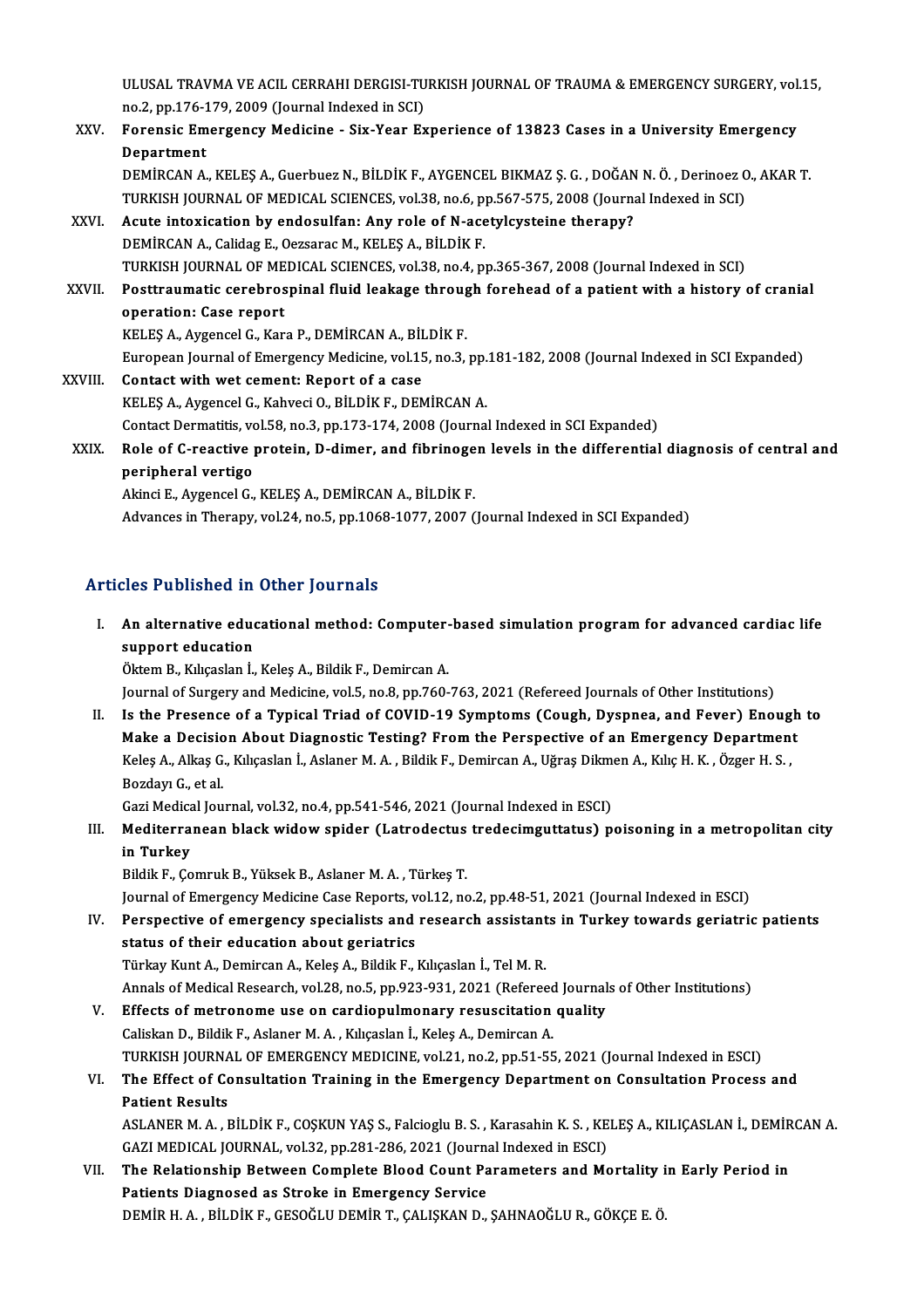Mustafa Kemal Üniversitesi Tıp Dergisi, vol.11, no.41, pp.95-102, 2020 (Refereed Journals of Other Institutions)<br>Fogal Muaganditis Mimielting SubondosandialIscheemia: A Case Penert

- VIII. Focal Myocarditis Mimicking SubendocardialIschaemia: A Case Report<br>Demir H. A., Bildik F., Kadioğlu G. Mustafa Kemal Üniversitesi Tıp Demir H. A. , Bildik F., Kadıoğlu G.<br>Demir H. A. , Bildik F., Kadıoğlu G.<br>Journal of Emergengu Medisine G. Focal Myocarditis Mimicking SubendocardialIschaemia: A Case Report<br>Demir H. A. , Bildik F., Kadıoğlu G.<br>Journal of Emergency Medicine Case Reports, vol.11, no.4, pp.122-124, 2020 (Journal Indexed in ESCI)<br>Tranda in medical
	- IX. Trends in medical students' career choice of emergency medicine: A 14-year study<br>Bildik F., Aslaner M. A., Kılıçaslan İ., Keleş A., Aksu Ş. H., Yazla M., Karamercan M. A., Demircan A. Journal of Emergency Medicine Case Reports, vol.11, no.4, pp.122-124, 2020 (Journal Indexed in<br>Trends in medical students' career choice of emergency medicine: A 14-year study<br>Bildik F., Aslaner M. A. , Kılıçaslan İ., Kele Trends in medical students' career choice of emergency medicine: A 14-year study<br>Bildik F., Aslaner M. A. , Kılıçaslan İ., Keleş A., Aksu Ş. H. , Yazla M., Karamercan M. A. , Demircan A.<br>TURKISH JOURNAL OF EMERGENCY MEDICI Bildik F., Aslaner M. A. , Kılıçaslan İ., Keleş A., Aks<br>TURKISH JOURNAL OF EMERGENCY MEDICINE, v<br>X. Geriatrik Sendromlar Geriatric Syndromes<br>Pit Div F
	- TURKISH<br>Geriatrik<br>BİLDİK F.<br>Türkiye K X. Geriatrik Sendromlar Geriatric Syndromes<br>BİLDİK F.<br>Türkiye Klinikleri Acil Tıp, pp.13-21, 2019 (National Non-Refereed Journal)
	- BİLDİK F.<br>Türkiye Klinikleri Acil Tıp, pp.13-21, 2019 (National Non-Refereed Journal)<br>XI. Acil Serviste Pediatrik Travmalı Hastaya YaklaşımApproach to Patient with Pediatric Trauma in<br>Emergeney Depertment Türkiye Klinikleri Acil Tıp, <sub>I</sub><br>Acil Serviste Pediatrik T<br>Emergency Department<br>Pil Dik E. DEPİNÖZ O Acil Serviste Pediatr<br>Emergency Departm<br>BİLDİK F., DERİNÖZ 0.<br>Türkiye Klinikleri Acil 1 Emergency Department<br>BİLDİK F., DERİNÖZ O.<br>Türkiye Klinikleri Acil Tıp-Özel Konular, vol.3, no.1, pp.8-16, 2017 (National Non-Refereed Journal)<br>Wells Ssere and Pulmenery Embeliam Pule Out Criteria in Preyenting Over Invest

BİLDİK F., DERİNÖZ O.<br>Türkiye Klinikleri Acil Tıp-Özel Konular, vol.3, no.1, pp.8-16, 2017 (National Non-Refereed Journal)<br>XII. Wells Score and Pulmonary Embolism Rule Out Criteria in Preventing Over Investigation of<br>Pulmo Türkiye Klinikleri Acil Tıp-Özel Konular, vol.3, no.1, pp.8-<br>Wells Score and Pulmonary Embolism Rule Out Ci<br>Pulmonary Embolism in Emergency Departments<br>AYDOČDU M. TOPRASI SİNANOČLU N. DOČAN N.Ö. QÖ AYDOĞDUM.,TOPBAŞI SİNANOĞLUN.,DOĞANN.Ö. ,OĞUZÜLGENİ.K. ,DEMİRCANA.,BİLDİKF.,EKİMN.N.

- TUBERKULOZ VE TORAK-TUBERCULOSIS AND THORAX, pp.12-21, 2014 (Refereed Journals of Other Institutions)
- AYDOĞDU M., TOPBAŞI SİNANOĞLU N., DOĞAN N. Ö. , OĞUZÜLGEN İ. K. , DEMİRO<br>TUBERKULOZ VE TORAK-TUBERCULOSIS AND THORAX, pp.12-21, 2014 (Refere<br>XIII. On yıl ve 2417 olgunun perspektifinden karbonmonoksit zehirlenmesi<br>POĞAN N. TUBERKULOZ VE TORAK-TUBERCULOSIS AND THORAX, pp.12-21, 201<br>On yıl ve 2417 olgunun perspektifinden karbonmonoksit zehin<br>DOĞAN N. Ö. , AKSEL G., güler s., BİLDİK F., DERİNÖZ O., DEMİRCAN A.<br>Journal of Asadamia Emersonsu Madi On yıl ve 2417 olgunun perspektifinden karbonmonoksit zehirlenmesi<br>DOĞAN N. Ö. , AKSEL G., güler s., BİLDİK F., DERİNÖZ O., DEMİRCAN A.<br>Journal of Academic Emergency Medicine, 2012 (Other Refereed National Journals)<br>Carbon DOĞAN N. Ö. , AKSEL G., güler s., BİLDİK F., DERİNÖZ O., DEMİRCAN A.<br>Journal of Academic Emergency Medicine, 2012 (Other Refereed National Journals)<br>XIV. Carbon Monoxide Poisoning: From the Perspective of Ten Years and
- DOĞAN N.Ö., AKSEL G., GÜLER S., BİLDİK F., DERİNÖZ O., DEMİRCAN A. Carbon Monoxide Poisoning: From the Perspective of Ten Years and 2417<br>DOĞAN N.Ö., AKSEL G., GÜLER S., BİLDİK F., DERİNÖZ O., DEMİRCAN A.<br>Journal of Academic Emergency Medicine, 2012 (Other Refereed National Journals)<br>The N DOĞAN N. Ö., AKSEL G., GÜLER S., BİLDİK F., DERİNÖZ O., DEMİRCAN .<br>Journal of Academic Emergency Medicine, 2012 (Other Refereed National XV.<br>XV. The Need for First Aid Awareness among Candidate Teachers<br>PU DIK E. KU ICASLA
- Journal of Academic Emergency Medicine, 2012 (Other Refer<br>The Need for First Aid Awareness among Candidate T<br>BİLDİK F., KILIÇASLAN İ., DOGRU C., KELEŞ A., DEMİRCAN A.<br>TURKISH JOURNAL OF EMERCENCY MEDICINE .vol 11. no 4. The Need for First Aid Awareness among Candidate Teachers<br>BİLDİK F., KILIÇASLAN İ., DOGRU C., KELEŞ A., DEMİRCAN A.<br>TURKISH JOURNAL OF EMERGENCY MEDICINE, vol.11, no.4, pp.166-170, 2011 (Refereed Journals of Other<br>Institut BİLDİK F., KILIÇASLAN İ., DOGRU C., KELEŞ A., DEMİRCAN A. TURKISH JOURNAL OF EMERGENCY MEDICINE, vol.11, no.4, pp.166-170, 2011 (Refereed Journals of Other<br>Institutions)<br>XVI. Two Herbal Poisoning Cases From Turkey Datura for Haemorrhoidal Pain Relief Mandragora for<br>Anhuadisias Ef
- Institutions)<br>Two Herbal Poison<br>Aphrodisiac Effect<br>Pit Div F, VAHVECI ( Two Herbal Poisoning Cases From Turkey Datura for Haemorrhoidal Pain<br>Aphrodisiac Effect<br>BİLDİK F., KAHVECİ O., AYGENCEL BIKMAZ Ş.G. , KELEŞ A., DEMİRCAN A., AKSEL G.<br>JOUPMAL OE ACADEMIC EMERCENCY MEDICINE CASE REROPTS, vol

Aphrodisiac Effect<br>BİLDİK F., KAHVECİ O., AYGENCEL BIKMAZ Ş. G. , KELEŞ A., DEMİRCAN A., AKSEL G.<br>JOURNAL OF ACADEMIC EMERGENCY MEDICINE CASE REPORTS, vol.2, no.2, 2011 (Refereed Journals of Other<br>Institutione) BİLDİK F., KA<br>JOURNAL OF<br>Institutions)<br>Ülkemirde 7 JOURNAL OF ACADEMIC EMERGENCY MEDICINE CASE REPORTS, vol.<br>Institutions)<br>XVII. Ülkemizde Trafik Kazalarında Ölenlerin Gerçek Sayısı Nedir?<br>DEMİPEL B. DEMİPCAN A AKAR T. KELES A. BİLDİK E.

- Institutions)<br>Ülkemizde Trafik Kazalarında Ölenlerin Gerçek Sayısı Nedir?<br>DEMİREL B., DEMİRCAN A., AKAR T., KELEŞ A., BİLDİK F. Ülkemizde Trafik Kazalarında Ölenlerin Gerçek Sayısı Nedir?<br>DEMİREL B., DEMİRCAN A., AKAR T., KELEŞ A., BİLDİK F.<br>Pamukkale Tıp Dergisi, vol.3, no.2, pp.70-76, 2010 (Refereed Journals of Other Institutions)<br>Fessal Mass Lik DEMIREL B., DEMIRCAN A., AKAR T., KELEȘ A., BİLDİK F.<br>Pamukkale Tıp Dergisi, vol.3, no.2, pp.70-76, 2010 (Refereed Journals of Ot<br>XVIII. Focal Mass Like Opacity on Chest Radiography Round Pneumonia<br>KARA B.H., DEMIRCAN A. A
- Pamukkale Tıp Dergisi, vol.3, no.2, pp.70-76, 2010 (Refereed Journals of Other Institution<br>Focal Mass Like Opacity on Chest Radiography Round Pneumonia<br>KARA P. H. , DEMİRCAN A., AKINCI E., BİLDİK F., AYGENCEL BIKMAZ Ş.G. , VIII. Focal Mass Like Opacity on Chest Radiography Round Pneumonia<br>KARA P. H. , DEMIRCAN A., AKINCI E., BILDIK F., AYGENCEL BIKMAZ Ș. G. , ÖZSARAÇ M.<br>Journal Of Emergency Medicine, vol.39, no.1, pp.89-90, 2010 (Refereed Jo KARA P. H., DEMIRCAN A., AKINCI E., BILDIK F., AYGENCEL BIKMAZ Ş. G., ÖZSAR<br>Journal Of Emergency Medicine, vol.39, no.1, pp.89-90, 2010 (Refereed Journals of Emergency Medicine, vol.39, no.1, pp.89-90, 2010 (Refereed Journ

### Journal Of Emergency Medicine, vol.39, no.1, pp.89-90, 2010<br>Ischemic stroke in trauma patients investigating the<br>DOĞAN N.Ö., ERKAN T., BİLDİK F., DEMİRCAN A., KELEŞ A. Ischemic stroke in trauma patients investigating the source of embolus<br>DOĞAN N. Ö. , ERKAN T., BİLDİK F., DEMİRCAN A., KELEŞ A.<br>American Journal Of Emergency Medicine, vol.28, no.1, pp.1143-1144, 2010 (Refereed Journals of DOĞAN N. Ö.<br>American Jou<br>Institutions)<br>Paklafan as American Journal Of El<br>Institutions)<br>XX. Baklofen asiri dozu<br>Pil Dik E KELES A DI

- Institutions)<br>Baklofen asiri dozu<br>BİLDİK F., KELES A., DEMİRCAN A., AYGENCEL BIKMAZ S. G. , Ozsarac M., Pamukcu G. TURKISH JOURNAL OF EMERGENCY MEDICINE, vol.10, no.2, pp.86-89, 2010 (Journal Indexed in ESCI) BİLDİK F., KELEŞ A., DEMİRCAN A., AYGENCEL BIKMAZ Ş. G. , Oz<br>TURKISH JOURNAL OF EMERGENCY MEDICINE, vol.10, no.2, pp.<br>XXI. İskemik Serebrovasküler Hastalıkta Homosisteinin Rolü<br>XII. MAZ E. DEMİRCAN A. BİLDİK E
- TURKISH JOURNAL OF EMERGENCY<br>İskemik Serebrovasküler Hastal<br>YILMAZ F., DEMİRCAN A., BİLDİK F.<br>Akademik Acil Tın Dergisi, val 9. ne i YILMAZ F., DEMİRCAN A., BİLDİK F.<br>Akademik Acil Tıp Dergisi, vol.9, no.3, pp.134-142, 2010 (Other Refereed National Journals)

XXII. Pulmonary embolism presenting as syncope DEMİRCAN A., AYGENCEL BIKMAZ Ş. G., KELEŞ A., Özsoylar Ö., BİLDİK F.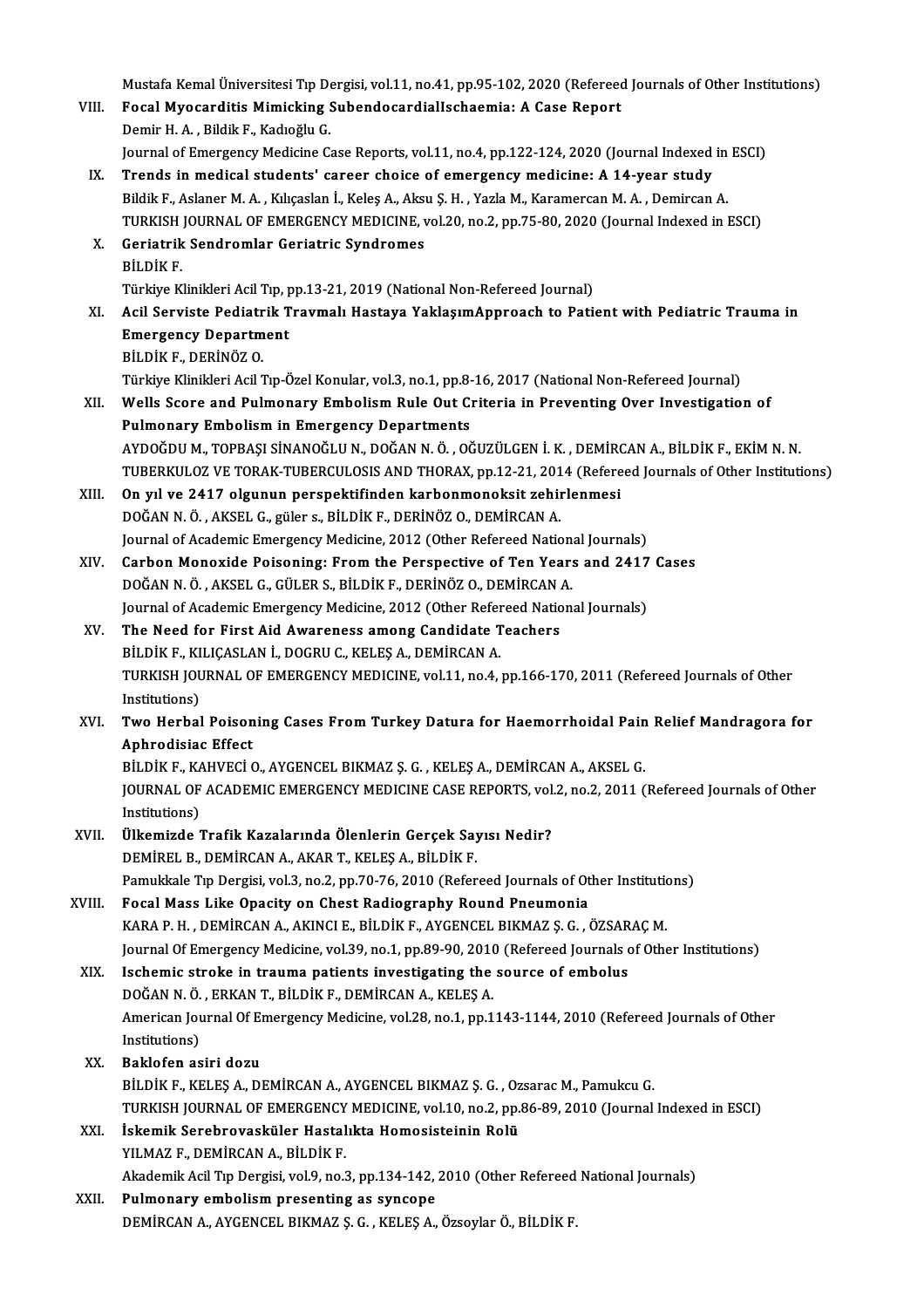J Med Case Reports, vol.3, pp.7440, 2009 (Refereed Journals of Other Institutions)<br>Pulmenery embeliam presenting es syncene a sase report

|         | J Med Case Reports, vol.3, pp.7440, 2009 (Refereed Journals of Other Institutions)                             |
|---------|----------------------------------------------------------------------------------------------------------------|
| XXIII.  | Pulmonary embolism presenting as syncope a case report                                                         |
|         | DEMIRCAN A., AYGENCEL BIKMAZ Ş. G., KELEŞ A., ÖZSOYLAR Ö., BİLDİK F.                                           |
|         | Journal of Medical Case Reports, vol.3, no.1, pp.7440, 2009 (Refereed Journals of Other Institutions)          |
| XXIV.   | Heterotopic pregnancy presenting with acute left chest pain                                                    |
|         | BİLDİK F., DEMİRCAN A., KELEŞ A., BİRİ A., BİLDİK E., PAMUKÇU G.                                               |
|         | American Journal Of Emergency Medicine, vol.26, no.7, pp.8351-8352, 2008 (Refereed Journals of Other           |
|         | Institutions)                                                                                                  |
| XXV.    | Evaluation of the deaths that occurred in a year in the Hospital of Gazi University Medical Faculty            |
|         | AKAR T., DEMİREL B., DEMİRCAN A., BİLDİK F.                                                                    |
|         | Gazi Medical Journal, vol.18, no.4, pp.177-181, 2007 (Other Refereed National Journals)                        |
| XXVI.   | Subcutaneous emphysema of the face, neck and upper mediastinum following a minor maxillofacial                 |
|         | trauma                                                                                                         |
|         | BİLDİK F., BAYDIN A., Doğanay Z., NURAL M. S., DENİZ T., GÜVEN H.                                              |
|         | Ulusal Travma Ve Acil Cerrahi Dergisi-Turkish Journal Of Trauma Surgery, vol.13, no.3, pp.251-253, 2007 (Other |
|         | Refereed National Journals)                                                                                    |
| XXVII.  | Gazi Üniversitesi Tıp Fakültesi Hastanesi nde Bir Yıl İçerisinde Meydana Gelen Ölümlerin                       |
|         | Değerlendirilmesi                                                                                              |
|         | AKAR T., DEMIREL B., DEMIRCAN A., BILDIK F.                                                                    |
|         | Gazi Tıp Dergisi, vol.18, pp.177-181, 2007 (Other Refereed National Journals)                                  |
| XXVIII. | The evaluation of advanced cardiac life support course organized by the Continuing Medical                     |
|         | Education Council of Gazi University Faculty of Medicine Gazi Üniversitesi Tip Fakültesi Sürekli Tip           |
|         | Eğitimi Kurulu ileri yaşam desteği kursunun değerlendiri lmesi                                                 |
|         | Günaydin B., İLHAN M. N., Özköse Z., ÖZDEMİR H. M., BİLDİK F., İLTER N.                                        |
|         | Gazi Medical Journal, vol.17, no.3, pp.171-175, 2006 (Refereed Journals of Other Institutions)                 |
| XXIX.   | Is administration of antivenin necessary for all cases of scorpion envenomation? A case report                 |
|         | DOĞANAY Z., KARATAŞ A. D., BAYDIN A., BİLDİK F., AYGÜN D.                                                      |
|         | TURKISH JOURNAL OF EMERGENCY MEDICINE, vol.6, no.2, pp.76, 2006 (Other Refereed National Journals)             |
| XXX.    | Management of brain edema in acute head injury                                                                 |
|         | AYGÜN D., GÜVEN H., DOĞANAY Z., ALTINTOP L., BİLDİK F., YERLİYURT M., ŞAHİN KAVAKLI H.                         |
|         | Ulusal Travma Ve Acil Cerrahi Dergisi-Turkish Journal Of Trauma Surgery, 2002 (Other Refereed National         |
|         | Journals)                                                                                                      |
|         |                                                                                                                |

## <sub>Journais)</sub><br>Books & Book Chapters OOKS & Book<br>I. ANAFLAKSİ<br>P<sup>ildik F</sup>

I. ANAFLAKSİ<br>BİLDİK F.

in: PARAMEDİKLER İÇİN DAHİLİ VE CERRAHİ ACİLLER, A SALİH ÖZEN, ASLI TOK ÖZEN, MEHMET ERGİN, CAĞDAŞ BİLDİK F.<br>in: PARAMEDİKLER İÇİN DAHİLİ VE CERRAHİ ACİLLI<br>YILDIRIM, Editor, HEDEF, Ankara, pp.153-170, 2020<br>Cavrasal Asillar in: PARAMEDİKLE<br>
YILDIRIM, Editor,<br>
II. Gevresel Aciller<br>
Pit Dik E YILDIRIM<br>Çevresel<br>BİLDİK F.

II. Çevresel Aciller<br>BİLDİK F.<br>in: Sheehy'nin Acil Hemşireliği İlkeleri ve Uygulaması, Latif Duran, Zeliha Koç, Ahmet Baydın, Türker Yardan, Celal Katı, Hızır Ufuk Akdemir, Editor, Palme Yayınevi, Ankara, pp.535-553, 2019

#### Refereed Congress / Symposium Publications in Proceedings

efereed Congress / Symposium Publications in Proceedings<br>I. ACİL SERVİSLERDE SIKÇA KULLANILAN IV FENTANİL QTC DEĞERİNİ ETKİLİYOR MU?<br>ÖZTÜPKA X. KELESA DEMIRCANA KUJCASLANİ BU DİKE ASLANER MA COMBUK B. SİS ÖZTÜRK A. Y. , KELEŞ A., DEMİRCAN A., KILIÇASLAN İ., BİLDİK F., ASLANER M. A. , ÇOMRUK B., ŞİŞİK B., TÜRKER M.,<br>Küçük Albayrak A. <mark>ACİL SERVİSLER</mark><br>ÖZTÜRK A. Y. , KEI<br>Küçük Albayrak A.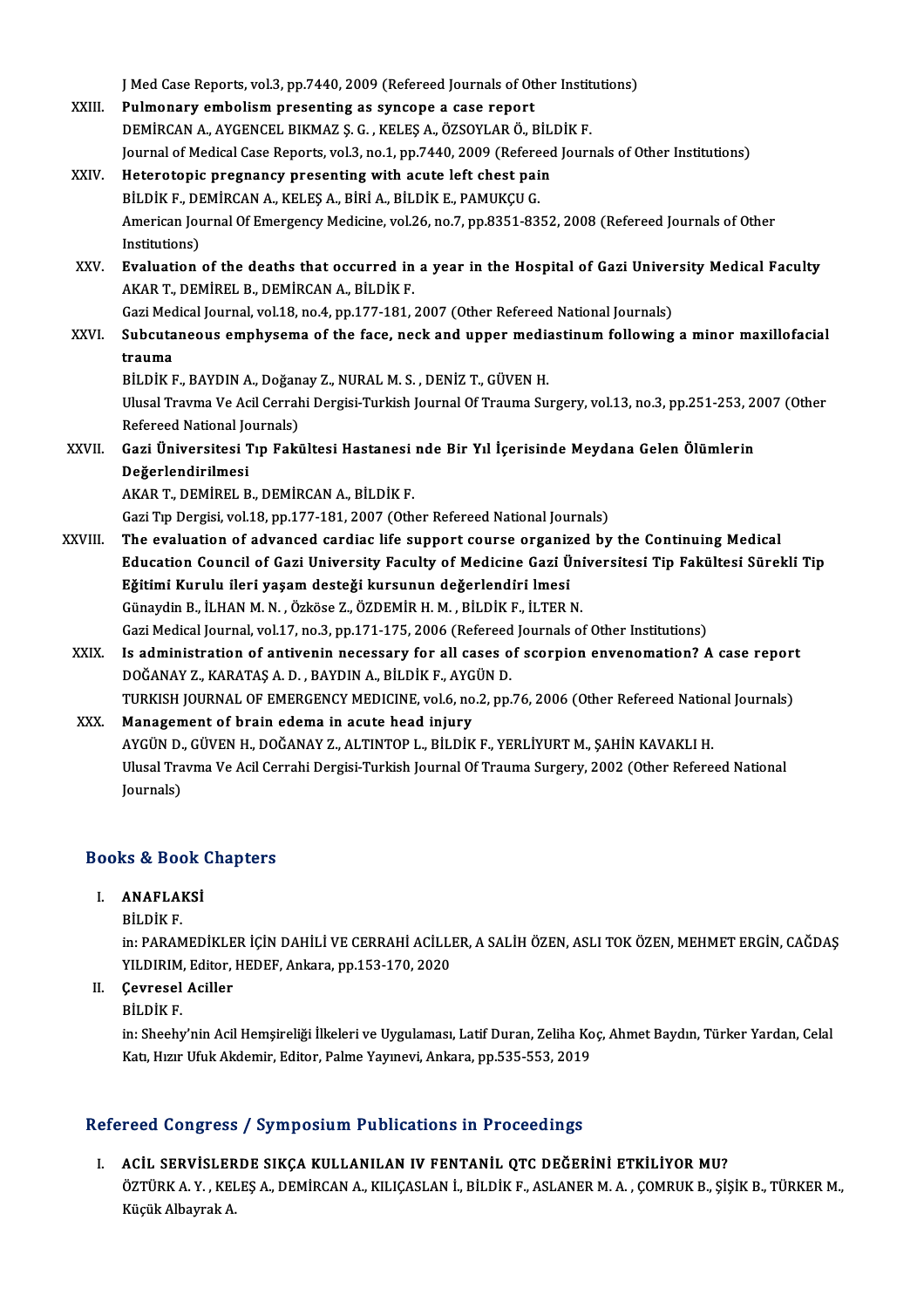5. TATD Kurs Günleri Kongresi, Antalya, Turkey, 24 February 2022<br>Hipeppa Rik Oksilen Tenavisi UKCULANAN KARRONMONG

5. TATD Kurs Günleri Kongresi, Antalya, Turkey, 24 February 2022<br>II. HİPERBARİK OKSİJEN TEDAVİSİ UYGULANAN KARBONMONOKSİT ZEHİRLENMELİ HASTALARDA GEÇ<br>NÖRORSİKİYATRİK ROZUKLUK CELİSİMİ 5. TATD Kurs Günleri Kongresi, Antalya, Turk<br>HİPERBARİK OKSİJEN TEDAVİSİ UYGULA<br>NÖROPSİKİYATRİK BOZUKLUK GELİŞİMİ<br>PİLDİK E. APTVİNLİ AKÇÜL E HİPERBARİK OKSİJEN TEDA<br>NÖROPSİKİYATRİK BOZUKL<br>BİLDİK F., ARTVİNLİ AKGÜL E.<br>7. Aurasya Asil Tın Konspasi ve NÖROPSİKİYATRİK BOZUKLUK GELİŞİMİ<br>BİLDİK F., ARTVİNLİ AKGÜL E.<br>7. Avrasya Acil Tıp Kongresi ve 17. Türkiye Acil Tıp Kongresi, 25 November - 28 December 2021<br>Ankara'da salısan Asil Tıp uzmanlık öğrensilerinin tükenmislik dü

BİLDİK F., ARTVİNLİ AKGÜL E.<br>7. Avrasya Acil Tıp Kongresi ve 17. Türkiye Acil Tıp Kongresi, 25 November - 28 December 2021<br>III. Ankara'da çalışan Acil Tıp uzmanlık öğrencilerinin tükenmişlik düzeyinin sosyodemografik v 7. Avrasya Ac<br><mark>Ankara'da ç</mark><br>incelenmesi<br>*v* Ansauin i

KARAŞAHİNK.S. ,KELEŞA.,KILIÇASLANİ.,BİLDİKF.,DEMİRCANA.,KOYUNCUOĞLUH.E. ,ALGANR.,YAZLAM. incelenmesi<br>KARAŞAHİN K. S. , KELEŞ A., KILIÇASLAN İ., BİLDİK F., DEMİRCAN A., KOYUNCUOĞLU H. E. , ALGAN R., YAZLA M.<br>7 th Eurasian Congress on Emergency Medicine, November 25-28, 2021, Antalya., Antalya, Turkey, 25 Novemb KARA<br>7 th E<br>2021<br>Kardi 7 th Eurasian Congress on Emergency Medicine, November 25-28, 2021, Antalya, Antalya, Turkey, 25 Nove<br>2021<br>IV. Kardiyopulmoner resüsitasyon esnasında kişisel koruyucu ekipmen kullanımının kompresyon<br>Italitasine ve uygulayı

- 2021<br>Kardiyopulmoner resüsitasyon esnasında kişisel koruy<br>kalitesine ve uygulayıcının yaşamsal bulgularına etkisi<br>KARAKÖK B. KELES A. KADLG PİLDİK E. KU ICASLAN İ. ASL Kardiyopulmoner resüsitasyon esnasında kişisel koruyucu ekipmen kullanımının kompresy<br>kalitesine ve uygulayıcının yaşamsal bulgularına etkisi<br>KARAKÖK B., KELEŞ A., KADI G., BİLDİK F., KILIÇASLAN İ., ASLANER M. A. , DEMİRCA kalitesine ve uygulayıcının yaşamsal bulgularına etkisi<br>KARAKÖK B., KELEŞ A., KADI G., BİLDİK F., KILIÇASLAN İ., ASLANER M. A. , DEMİRCAN A., YÜKSEL H. S.<br>7 th Eurasian Congress on Emergency Medicine, November 25-28, 2021, **KARA**<br>7 th E<sup>1</sup><br>2021<br>*W*ARD 7 th Eurasian Congress on Emergency Medicine, November 25-28, 2021, Antalya, Antalya, Turkey, 25 Novem 2021<br>2021<br>V. KARDİYOPULMONER RESÜSİTASYON ESNASINDA KİŞİSEL KORUYUCU EKİPMAN KULLANIMININ<br>20MBDESYON KALİTESİNE VE UYCU
- 2021<br>V. KARDİYOPULMONER RESÜSİTASYON ESNASINDA KİŞİSEL KORUYUCU EKİPMAN KULLANIMININ KARAKÖK B., KELEŞ A., KADI G., BİLDİK F., KILIÇASLAN İ., ASLANER M. A. , DEMİRCAN A., YÜKSEL H. S. , KÜÇÜK A.<br>7. Avrasya Acil Tıp Kongresi ve 17. Türkiye Acil Tıp Kongresi, 25 - 28 November 2021 KOMPRESYON KALITESINE VE UYGULAYICININ YAŞAMSAL BULGULARINA ETKISI KARAKÖK B., KELEŞ A., KADI G., BİLDİK F., KILIÇASLAN İ., ASLANER M. A. , DEMİRCAN A., YÜKSEL H. S. , KÜÇÜK A.<br>7. Avrasya Acil Tıp Kongresi ve 17. Türkiye Acil Tıp Kongresi, 25 - 28 November 2021<br>1. ACİL SERVİSE BAŞVURAN Rİ
- 7. Avrasya Acil Tıp Kongresi ve 17. Türkiye Acil Tıp Kongresi, 25 28 November 2021<br>ACİL SERVİSE BAŞVURAN RİSK ALTINDAKİ KIRILGAN YAŞLILARI TANIMADA ISAR (IDENTİFİCATİC<br>OF SENİORS AT RİSK) TESTİNİN TÜRKÇE UYARLAMASI: GÜVE ACİL SERVİSE BAŞVURAN RİSK ALTINDAKİ KIRILGAN YAŞLILARI TANIMADA ISAR (IDENTİF OF SENİORS AT RİSK) TESTİNİN TÜRKÇE UYARLAMASI: GÜVENİLİRLİK VE GEÇERLİLİK ÇALI<br>AKSU Ş. H. , BİLDİK F., ASLANER M. A. , KILIÇASLAN İ., KELEŞ A. OF SENİORS AT RİSK) TESTİNİN TÜRKÇE UYARLAMASI: GÜVENİLİRLİK VE G<br>AKSU Ş. H. , BİLDİK F., ASLANER M. A. , KILIÇASLAN İ., KELEŞ A., YAZLA M., DOĞAN VA<br>7. Avrasya Acil Tıp Kongresi ve 17. Türkiye Acil Tıp Kongresi, 25 - 28 N AKSU Ş. H. , BİLDİK F., ASLANER M. A. , KILIÇASLAN İ., KELEŞ A., YAZLA M., DOĞAN VARAN H., KÜÇÜK A.<br>7. Avrasya Acil Tıp Kongresi ve 17. Türkiye Acil Tıp Kongresi, 25 - 28 November 2021<br>VII. S-051 ACİL SERVİSE BAŞVURAN
- 7. Avrasya Acil Tıp Kongresi ve 17. Türkiye Acil Tıp Kongresi, 25 28 Nove<br>S-051 ACİL SERVİSE BAŞVURAN HASTALARIN SAĞLIK OKURYAZA<br>HASTALIĞI İLE İLGİLİ BİLGİ DÜZEYLERİNİN KARŞILAŞTIRILMASI<br>VÜCE Ü S., DEMİRCAN A, KELES A, B S-051 ACİL SERVİSE BAŞVURAN HASTALARIN SAĞLIK OKURYAZARLIK DURUM<br>HASTALIĞI İLE İLGİLİ BİLGİ DÜZEYLERİNİN KARŞILAŞTIRILMASI<br>YÜCE Ü.S., DEMİRCAN A., KELEŞ A., BİLDİK F., KILIÇASLAN İ., ASLANER M. A. , ALKAŞ G.<br>7th Eurosian C HASTALIĞI İLE İLGİLİ BİLGİ DÜZEYLERİNİN KARŞILAŞTIRILMASI<br>YÜCE Ü. S. , DEMİRCAN A., KELEŞ A., BİLDİK F., KILIÇASLAN İ., ASLANER M. A. , ALKAŞ G.<br>7th Eurasian Congress of Emergency Medicine and 17th Emergency Medicine Congr YÜCE Ü. S., DEMIRCAN A., KELEŞ A., BİLDİK F., KILIÇASLAN İ., ASLANER M. A., ALKAŞ G. 7th Eurasian Congress of Emergency Medicine and 17th Emergency Medicine Congress of Turkey, An<br>25 November 2021, pp.282-283<br>VIII. S-072 ACİL SERVİSE BAŞVURAN RİSK ALTINDAKİ KIRILGAN YAŞLILARI TANIMADA ISAR<br>(IDENTİEİCATİON
- 25 November 2021, pp.282-283<br>S-072 ACİL SERVİSE BAŞVURAN RİSK ALTINDAKİ KIRILGAN YAŞLILARI TANIMADA ISAR<br>(IDENTİFİCATİON OF SENİORS AT RİSK) TESTİNİN TÜRKÇE UYARLAMASI: GÜVENİLİRLİK VE<br>CECERLİLİK CALISMASI S-072 ACİL SERVİSE BAŞ<br>(IDENTİFİCATİON OF SE<br>GEÇERLİLİK ÇALIŞMASI<br>AKSUS HERLİLİK ELASLA (IDENTİFİCATİON OF SENİORS AT RİSK) TESTİNİN TÜRKÇE UYARLAMASI: GÜVENİLİRLİK VE<br>GEÇERLİLİK ÇALIŞMASI<br>AKSU Ş. H. , BİLDİK F., ASLANER M. A. , KILIÇASLAN İ., KELEŞ A., YAZLA M., DOĞAN VARAN H., KÜÇÜK A.<br>7th Eurosian Cangress

GEÇERLİLİK ÇALIŞMASI<br>AKSU Ş. H. , BİLDİK F., ASLANER M. A. , KILIÇASLAN İ., KELEŞ A., YAZLA M., DOĞAN VARAN H., KÜÇÜK A.<br>7th Eurasian Congress of Emergency Medicine and 17th Emergency Medicine Congress of Turkey, Antalya, AKSU Ş. H. , BİLDİK F., ASLANER<br>7th Eurasian Congress of Emerge<br>25 November 2021, pp.319-321<br>5 000 ANKARA'DA GALISAN Tth Eurasian Congress of Emergency Medicine and 17th Emergency Medicine Congress of Turkey, Antalya,<br>25 November 2021, pp.319-321<br>IX. S-090 ANKARA'DA ÇALIŞAN ACİL TIP UZMANLIK ÖĞRENCİLERİNİN TÜKENMİŞLİK DÜZEYİNİN<br>SOSVOREMO

- 25 November 2021, pp.319-321<br>S-090 ANKARA'DA ÇALIŞAN ACİL TIP UZMANLI<br>SOSYODEMOGRAFİK VERİLERLE İNCELENMESİ<br>SAHİN K.Ş. KELEŞA, KU IÇASLAN İ. BİLDİK E. DEM S-090 ANKARA'DA ÇALIŞAN ACİL TIP UZMANLIK ÖĞRENCİLERİNİN TÜKEN<br>SOSYODEMOGRAFİK VERİLERLE İNCELENMESİ<br>ŞAHİN K. S. , KELEŞ A., KILIÇASLAN İ., BİLDİK F., DEMİRCAN A., ALGAN R., YAZLA M.<br>7th Eurosian Congress of Emergengu Medi SOSYODEMOGRAFİK VERİLERLE İNCELENMESİ<br>ŞAHİN K. S. , KELEŞ A., KILIÇASLAN İ., BİLDİK F., DEMİRCAN A., ALGAN R., YAZLA M.<br>7th Eurasian Congress of Emergency Medicine and 17th Emergency Medicine Congress of Turkey, Antalya, T SAHIN K. S., KELES A., KILIÇASLA<br>7th Eurasian Congress of Emerge<br>25 November 2021, pp.343-344<br>8.074 ACU SERVIS HASTALA
- Th Eurasian Congress of Emergency Medicine and 17th Emergency Medicine Congress of Turkey, Antalya, Turkey 25 November 2021, pp.343-344<br>X. S-074 ACİL SERVİS HASTALARINDA OPTİK SİNİR KILIFI ÇAPININ (OSKÇ) ULTRASONOGRAFİK VE 25 November 2021, pp.343-344<br>S-074 ACİL SERVİS HASTALARINDA OPTİK SİNİR KILIFI ÇAPININ (<br>BİLGİSAYARLI TOMOGRAFİK ÖLÇÜMLERİNIN KARŞILAŞTIRILMASI<br>SERO B. KU IÇASLAN İ. ASLANER M.A., KELES A. BİLDİK E. ÇOSKUN S S-074 ACİL SERVİS HASTALARINDA OPTİK SİNİR KILIFI ÇAPINII<br>BİLGİSAYARLI TOMOGRAFİK ÖLÇÜMLERİNİN KARŞILAŞTIRILMA<br>ŞERO B., KILIÇASLAN İ., ASLANER M. A. , KELEŞ A., BİLDİK F., COŞKUN S.<br><sup>711, E</sup>urasian Congress of Emergengu Me BİLGİSAYARLI TOMOGRAFİK ÖLÇÜMLERİNİN KARŞILAŞTIRILMASI<br>ŞERO B., KILIÇASLAN İ., ASLANER M. A. , KELEŞ A., BİLDİK F., COŞKUN S.<br>7th Eurasian Congress of Emergency Medicine and 17th Emergency Medicine Congress of Turkey, Anta \$ERO B., KILIÇASLAN İ., ASLANER M. A. , KELEŞ A., BİLDİK F., COŞKUN S.<br>7th Eurasian Congress of Emergency Medicine and 17th Emergency Med<br>25 November 2021, pp.322 Tth Eurasian Congress of Emergency Medicine and 17th Emergency Medicine Congress of Turkey, A<br>25 November 2021, pp.322<br>XI. ANKARA'DA ÇALIŞAN ACİL TIP UZMANLIK ÖĞRENCİLERİNİN TÜKENMİŞLİK DÜZEYİNİN<br>50SYOREMOCRAFİK VERLI ERLE
- XI. ANKARA'DA ÇALIŞAN ACİL TIP UZMANLIK ÖĞRENCİLERİNİN TÜKENMIŞLIK DÜZEYININ SOSYODEMOGRAFIK VERİLERLE İNCELENMESİ ANKARA'DA ÇALIŞAN ACİL TIP UZMANLIK ÖĞRENCİLERİNİN TÜKENMİŞLİK DÜZEYİNİN<br>SOSYODEMOGRAFİK VERİLERLE İNCELENMESİ<br>KARAŞAHİN K. S. , KELEŞ A., KILIÇASLAN İ., BİLDİK F., DEMİRCAN A., KOYUNCUOĞLU H. E. , ALGAN R., YAZLA M.<br>7. Ay SOSYODEMOGRAFİK VERİLERLE İNCELENMESİ<br>KARAŞAHİN K. S. , KELEŞ A., KILIÇASLAN İ., BİLDİK F., DEMİRCAN A., KOYUNCUOĞLU I<br>7. Avrasya Acil Tıp Kongresi ve 17. Türkiye Acil Tıp Kongresi, 25 - 28 November 2021<br>COVID 19 PANDEMİ D KARAŞAHİN K. S. , KELEŞ A., KILIÇASLAN İ., BİLDİK F., DEMİRCAN A., KOYUNCUOĞLU H. E. , ALGAN R., YAZ<br>7. Avrasya Acil Tıp Kongresi ve 17. Türkiye Acil Tıp Kongresi, 25 - 28 November 2021<br>XII.
- 7. Avrasya Acil Tıp Kongresi ve 17. Türkiye Acil Tıp Kongresi, 25 28 November 2021<br>XII. COVID-19 PANDEMİ DÖNEMİNDE ACİL SERVİS ÇALIŞANLARININ ANKSİYETE VE DEPRESYON<br>DURUMU

ALKAŞG.B. ,YILDIZBAŞIA.,ÇELEBİ İ.,KELEŞA.,DEMİRCANA.,BİLDİKF.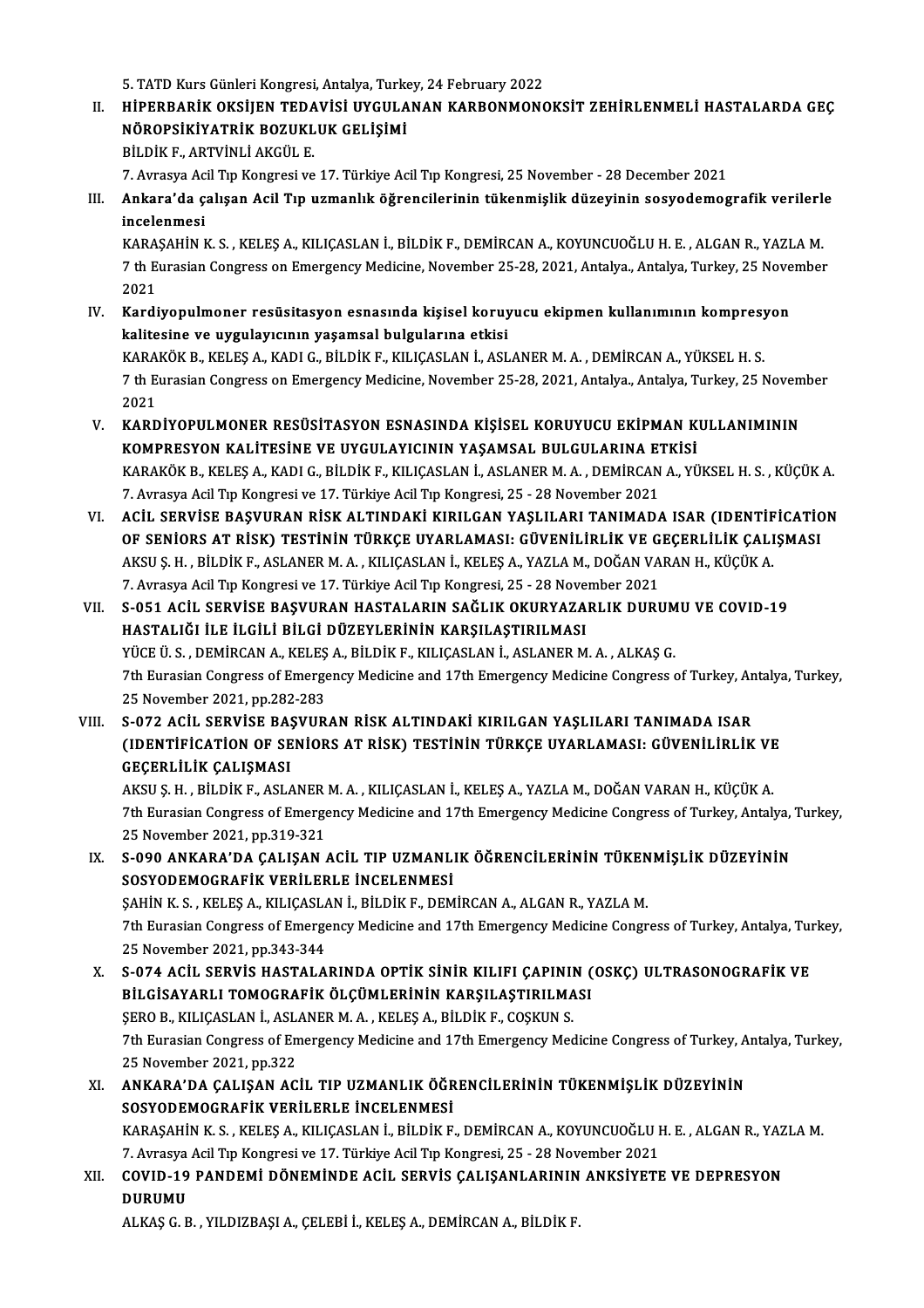7. Avrasya Acil Tıp Kongresi ve 17. Türkiye Acil Tıp Kongresi, 25 - 28 November 2021<br>Acil, SERVİSE RASVURAN HASTALARIN SAĞLIK OKURYAZARLIK DURUMU VI

7. Avrasya Acil Tıp Kongresi ve 17. Türkiye Acil Tıp Kongresi, 25 - 28 November 2021<br>XIII. ACİL SERVİSE BAŞVURAN HASTALARIN SAĞLIK OKURYAZARLIK DURUMU VE COVID-19 HASTALIĞI 7. Avrasya Acil Tıp Kongresi ve 17. Türkiye Acil Tıp Kongresi,<br>ACİL SERVİSE BAŞVURAN HASTALARIN SAĞLIK OKUR<br>İLE İLGİLİ BİLGİ DÜZEYLERİNİN KARŞILAŞTIRILMASI<br>VÜCE Ü S., DEMİRCAN A, KELES A, BİLDİK E, KU ICASLAN İ ACİL SERVİSE BAŞVURAN HASTALARIN SAĞLIK OKURYAZARLIK DURUMU VE CO<br>İLE İLGİLİ BİLGİ DÜZEYLERİNİN KARŞILAŞTIRILMASI<br>YÜCE Ü.S., DEMİRCAN A., KELEŞ A., BİLDİK F., KILIÇASLAN İ., ASLANER M. A. , ALKAŞ G. B.<br>7. Ayrayya Asil Tır İLE İLGİLİ BİLGİ DÜZEYLERİNİN KARŞILAŞTIRILMASI<br>YÜCE Ü. S. , DEMİRCAN A., KELEŞ A., BİLDİK F., KILIÇASLAN İ., ASLANER M. A. , ALKAŞ G. B.<br>7. Avrasya Acil Tıp Kongresi ve 17. Türkiye Acil Tıp Kongresi, 25 - 28 November 2021 YÜCE Ü. S. , DEMİRCAN A., KELEŞ A., BİLDİK F., KILIÇASLAN İ., ASLANER M. A. , ALKAŞ G. B.<br>7. Avrasya Acil Tıp Kongresi ve 17. Türkiye Acil Tıp Kongresi, 25 - 28 November 2021<br>XIV. S-065 KARDİYOPULMONER RESÜSİTASYON ESN 7. Avrasya Acil Tıp Kongresi ve 17. Türkiye Acil Tıp Kongresi, 25 - 28 November 2021<br>S-065 KARDİYOPULMONER RESÜSİTASYON ESNASINDA KİŞİSEL KORUYUCU EKİPI<br>KOMPRESYON KALİTESİNE VE UYGULAYICININ YAŞAMSAL BULGULARINA ETKİSİ<br>KA S-065 KARDİYOPULMONER RESÜSİTASYON ESNASINDA KİŞİSEL KORUYUCU EKİPMAN KULLANIMININ<br>KOMPRESYON KALİTESİNE VE UYGULAYICININ YAŞAMSAL BULGULARINA ETKİSİ<br>KARAKÖK B., KELEŞ A., KADI G., BİLDİK F., KILIÇASLAN İ., ASLANER M. A. , KOMPRESYON KALİTESİNE VE UYGULAYICININ YAŞAMSAL BULGULARINA ETKİSİ<br>KARAKÖK B., KELEŞ A., KADI G., BİLDİK F., KILIÇASLAN İ., ASLANER M. A. , DEMİRCAN A., YÜKSEL H. S. , KÜÇÜK A.,<br>BOZGÜNEY E. KARAKÖK B., KELEŞ A., KADI G., BİLDİK F., KILIÇASLAN İ., ASLANER M. A. , DEMİRCAN A., YÜKSEL H. S. , KÜÇÜK A.,<br>BOZGÜNEY E.<br>7th Eurasian Congress of Emergency Medicine and 17th Emergency Medicine Congress of Turkey, Antalya **BOZGÜNEY E.<br>7th Eurasian Congress of Emerge<br>25 November 2021, pp.307-308<br>ACU, SERVIS HASTALARINDA** XV. ACİL SERVİS HASTALARINDA OPTİK SİNİR KILIFI ÇAPININ (OSKÇ) ULTRASONOGRAFİK VE BİLGİSAYARLI TOMOGRAFİK ÖLÇÜMLERİNİN KARŞILAŞTIRILMASI ŞERO B., KILIÇASLAN İ., ASLANER M. A., KELEŞ A., BİLDİK F., COŞKUN S. 7.AvrasyaAcilTıpKongresive 17.TürkiyeAcilTıpKongresi,25 -28November 2021 ȘERO B., KILIÇASLAN İ., ASLANER M. A. , KELEŞ A., BİLDİK F., COŞKUN S.<br>7. Avrasya Acil Tıp Kongresi ve 17. Türkiye Acil Tıp Kongresi, 25 - 28 November 2021<br>XVI. — MEDITERRANEAN BLACKWIDOW SPIDER (LATRODECTUS TREDECIMGUTTAT 7. Avrasya<br>MEDITEF<br>REPORT<br>Pildik E MEDITERRANEAN BLACKWIDOW SPIDER (LATRO<br>REPORT<br>Bildik F., Çomruk B., Yüksek B., Aslaner M.A. , Türkeş T.<br>16. Türkiye Asil Tıp Konspesi, Ankara, Turkey, 20, 22 N REPORT<br>Bildik F., Çomruk B., Yüksek B., Aslaner M. A. , Türkeş T.<br>16. Türkiye Acil Tıp Kongresi, Ankara, Turkey, 20 - 22 November 2020 Bildik F., Çomruk B., Yüksek B., Aslaner M. A. , Türkeş T.<br>16. Türkiye Acil Tıp Kongresi, Ankara, Turkey, 20 - 22 November 2020<br>XVII. – A PROSPECTIVE OBSERVATIONAL EVALUATION OF URINARY CATHETERIZATION INDICATIONS AND<br>COMB 16. Türkiye Acil Tıp Kongresi, Ankara, Turkey, 20 - 22 November 2020<br>A PROSPECTIVE OBSERVATIONAL EVALUATION OF URINARY CATHETERIZATION I<br>COMPLICATIONS IN A UNIVERSITY HOSPITAL ADULT EMERGENCY DEPARTMENT<br>Turan Ö. E., Bildik A PROSPECTIVE OBSERVATIONAL EVALUATION OF URINARY CATHETER<br>COMPLICATIONS IN A UNIVERSITY HOSPITAL ADULT EMERGENCY DEPA<br>Turan Ö. F., Bildik F., Aslaner M. A., Keleş A., Kılıçaslan İ., Aksu Ş. H., Demircan A.<br>16 Türkiye Asil COMPLICATIONS IN A UNIVERSITY HOSPITAL ADULT EMERGENCY DEPARTMENT<br>Turan Ö. F. , Bildik F., Aslaner M. A. , Keleş A., Kılıçaslan İ., Aksu Ş. H. , Demircan A.<br>16. Türkiye Acil Tıp Kongresi, Ankara, Turkey, 20 - 22 November 2 Turan Ö. F. , Bildik F., Aslaner M. A. , Keleş A., Kılıçaslan İ., Aksu Ş. H. , Dem<br>16. Türkiye Acil Tıp Kongresi, Ankara, Turkey, 20 - 22 November 2020<br>XVIII. Tıp Öğrencilerinin Acil Tıp Kariyer Tercihleri 14 Yıllık Deneyi BİLDİK F., ASLANER M. A. , KILIÇASLAN İ., KELEŞ A., DEMİRCAN A., KARAMERCAN M. A. , AKSU Ş. H. , YAZLA M.<br>15. Türkiye Acil Tıp Kongresi, Antalya, Turkey, 21 - 24 November 2019 Tıp Öğrencilerinin Acil Tıp Kariyer Tercihleri 14 Yıllık Deneyim<br>BİLDİK F., ASLANER M. A. , KILIÇASLAN İ., KELEŞ A., DEMİRCAN A., KAR<br>15. Türkiye Acil Tıp Kongresi, Antalya, Turkey, 21 - 24 November 2019<br>Kongültasyon Eğiti XIX. Konsültasyon Eğitiminin Konsültasyon Süreci Ve Hasta Sonuçlarına Etkisi 15. Türkiye Acil Tıp Kongresi, Antalya, Turkey, 21 - 24 November 2019<br>Konsültasyon Eğitiminin Konsültasyon Süreci Ve Hasta Sonuçlarına Etkisi<br>ASLANER M. A. , BİLDİK F., COŞKUN S., ŞERO FALCIOĞLU B., KARAŞAHİN K. S. , KELEŞ Ko<br>AS<br>A. ASLANER M. A. , BİLDİK F., COŞKUN S., ŞERO FALCIOĞLU B., KARAŞAHİI<br>A.<br>15. Türkiye Acil Tıp Kongresi, Antalya, Turkey, 21 - 24 November 2019<br>Acil Servise Senken Senresı, Besyuran Hestalarda Ossul Bisk Sk A.<br>15. Türkiye Acil Tıp Kongresi, Antalya, Turkey, 21 - 24 November 2019<br>XX. Acil Servise Senkop Sonrası Başvuran Hastalarda Oesıl Risk Skoru İle Taburculuk Kararı Arasındaki<br>İlişkinin Değerlendirilmesi 15. Türkiye Acil Tıp Kongresi, Antalya, Turkey, 21 - 24 November 2019 Acil Servise Senkop Sonrası Başvuran Hastalarda Oesıl Risk Skoru İle Taburculuk Kararı Arasınd<br>İlişkinin Değerlendirilmesi<br>KELEŞ A., BİLDİK F., KILIÇASLAN İ., DEMİRCAN A., KARAŞAHİN K.S. , MEMİŞ A. Y. , YARDIMCI A. S. , AL İlişkinin Değerlendirilmesi<br>KELEŞ A., BİLDİK F., KILIÇASLAN İ., DEMİRCAN A., KARAŞAHİN K. S. , M<br>15 Türkiye Acil Tıp Kongresi, Antalya, Turkey, 21 - 24 November 2019<br>Hastana Calisanları Arasında Kasisi Dalisi Alat Yaralanm KELEŞ A., BİLDİK F., KILIÇASLAN İ., DEMİRCAN A., KARAŞAHİN K. S., .<br>15 Türkiye Acil Tıp Kongresi, Antalya, Turkey, 21 - 24 November 2019<br>XXI. Hastane Çalışanları Arasında Kesici Delici Alet Yaralanmaları<br>ALEAS B. BİLDİK E. 15 Türkiye Acil Tıp Kongresi, Antalya, Turkey, 21 - 24<br>Hastane Çalışanları Arasında Kesici Delici Alet !<br>ALKAŞ B., BİLDİK F., KELEŞ A., KADI G., DEMİRCAN A. 6 ALKAŞ B., BİLDİK F., KELEŞ A., KADI G., DEMİRCAN A.<br>6 th Eurasian Congress on Emergency Medicine, Antalya, Turkey, 8 - 11 November 2018 ALKAŞ B., BİLDİK F., KELEŞ A., KADI G., DEMİRCAN A.<br>6 th Eurasian Congress on Emergency Medicine, Antalya, Turkey, 8 - 11 November 2018<br>XXII. Role of Using Metronome For Improving the Quality of Cardiopulmonary Resuscitati 6 th Eurasian Congress on Emergency Medicine, Antalya, Turkey<br>Role of Using Metronome For Improving the Quality of C<br>CALISKAN D., BİLDİK F., KELEŞ A., KILIÇASLAN İ., DEMİRCAN A. Role of Using Metronome For Improving the Quality of Cardiopulmonary Resu<br>CALISKAN D., BİLDİK F., KELES A., KILICASLAN İ., DEMİRCAN A.<br>6 th Eurasian Congress on Emergency Medicine, Antalya, Turkey, 8 - 11 November 2018<br>The CALISKAN D., BILDIK F., KELES A., KILICASLAN I., DEMIRCAN A.<br>6 th Eurasian Congress on Emergency Medicine, Antalya, Turkey, 8 - 11 November 2018<br>XXIII. The relationship between the physical factors of the rescuers and the 6 th Eurasian Congress on Emergency Me<br>The relationship between the physic:<br>resuscitation-a manikin based study.<br>PU DiK E. CÜNENDİ 7, KELES A, KUJCAS The relationship between the physical factors of the rescuers an<br>resuscitation-a manikin based study.<br>BİLDİK F., GÜNENDİ Z., KELEŞ A., KILIÇASLAN İ., ÇALIŞKAN D., ALKAŞ B.<br>6th Eurosian Congress on Emergengy Medisine and 14 resuscitation-a manikin based study.<br>BİLDİK F., GÜNENDİ Z., KELEŞ A., KILIÇASLAN İ., ÇALIŞKAN D., ALKAŞ B.<br>6th Eurasian Congress on Emergency Medicine and 14th Turkish Emergency Medicine Congress., 8 - 11 November<br>2018 BİLDİK F., GÜNENDİ Z., KELEŞ A., KILIÇASLAN İ., ÇALIŞKAN D., ALKAŞ B. 6th Eurasian Congress on Emergency Medicine and 14th Turkish Emergency Medicine Congress., 8 - 11 Novem<br>2018<br>XXIV. Can We Use High Sensitive Troponin T as a 30 Day Mortality Predictor in Pulmonary Embolus in 2018<br>Can We Use High Sensitive Tropo<br>Emergency Medicine Department<br>ÜLKER V. DEMIRCAN A. KARABULUT Can We Use High Sensitive Troponin T as a 30 Day Mortality Predictor in Pulmonary Embolus in<br>Emergency Medicine Department<br>ÜLKER V., DEMİRCAN A., KARABULUT H., GÜRÜ S., ÖZEL A., ALTINBAŞ B., KILIÇASLAN İ., KELEŞ A., BİLDİK Emergency Medicine Department<br>ÜLKER V., DEMİRCAN A., KARABULUT H., GÜRÜ S., ÖZEL A., ALTINBAŞ B., KILIÇASLAN İ., KELEŞ A., BİLD<br>10TH EUROPEAN CONGRESS OF EMERGENCY MEDICINE, VİYANA, Austria, 1 - 05 October 2016, pp.592<br>Att ÜLKER V., DEMIRCAN A., KARABULUT H., GÜRÜ S., ÖZEL A., ALTINBAŞ B., KILIÇASLAN İ., KELEŞ A., BİLDİK F.<br>10TH EUROPEAN CONGRESS OF EMERGENCY MEDICINE, VİYANA, Austria, 1 - 05 October 2016, pp.592<br>XXV. Attitudes and knowl 10TH EU<br><mark>Attitud</mark>e<br>neglect.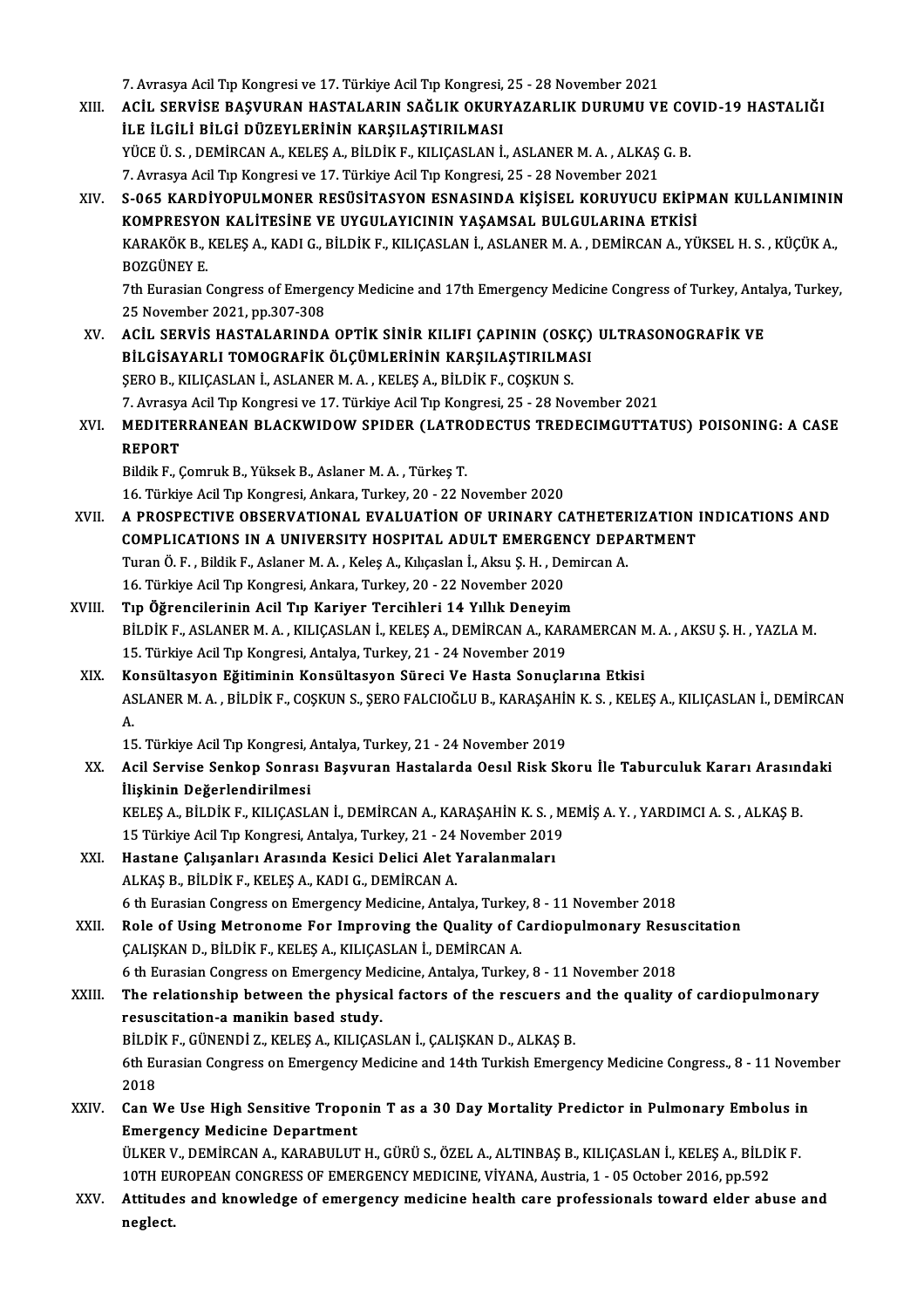|               | CEBECI A. G. , KILIÇASLAN İ., BİLDİK F., EŞFER S., ŞAHNAOĞLU R.                                                                                                   |
|---------------|-------------------------------------------------------------------------------------------------------------------------------------------------------------------|
|               | 10th EUROPEAN CONGRESS OF EMERGENCY MEDICINE, VIYANA, Austria, 01 October 2016                                                                                    |
| XXVI.         | Acil Serviste Enfeksiyonun Erken Tanısında Prokalsistoninin Yeri                                                                                                  |
|               | SAKA H. S., BİLDİK F., YÜZGEÇ Z., ŞAHNAOĞLU R., DEMİRCAN A.                                                                                                       |
|               | 11. tÜRKİYE aCİL tIP kONGRESİ, kktc, Turkey, 26 - 29 October 2015                                                                                                 |
| XXVII.        | Classification of patients at risk for CO poisoning in an emergency department with CHAID decision                                                                |
|               | tree                                                                                                                                                              |
|               | KELEŞ A., DEMİRCAN A., BİLDİK F., AYDOĞAN S., DÜZCE T., AKAY D.                                                                                                   |
|               | 15. Üretim Araştırmaları Sempozyumu, İzmir, Turkey, 14 - 16 October 2015, pp.1109-1113                                                                            |
| XXVIII.       | ASSESSMENT OF BASIC LIFE SUPPORT AND ADVANCED CARDIAC LIFE SUPPORT KNOWLEDGE OF                                                                                   |
|               | <b>MEDICAL SCHOOL RESIDENTS</b>                                                                                                                                   |
|               | COȘKUN G., BİLDİK F., KELEŞ A., DEMİRCAN A., KILIÇASLAN İ., YÜZGEÇ Z., SAKA H. S.                                                                                 |
|               | 4th Eurasian Congress on Emergency Medicine, Antalya, Turkey, 13 - 16 November 2014, pp.145                                                                       |
| XXIX.         | ROLE OF VITTEL CRITERIA IN MULTIPLE TRAUMA PATIENTS PRESENTING TO THE EMERGENCY                                                                                   |
|               | DEPARTMENT; MAKING THE DECISION TO PERFORM WHOLE BODY SCANNING                                                                                                    |
|               | DEMIRCAN A., ÜNAL S., KELEŞ A., BİLDİK F., ÖZTÜRK B., TEL M. R., KILIÇASLAN İ., SAKA H. S., KILIÇ H. K.                                                           |
|               | 4th Eurasian Congress on Emergency Medicine, Antalya, Turkey, 13 - 16 November 2014<br>DOES USING HEART SCORE IN THE EMERGENCY DEPARTMENT SHORTEN THE DURATION OF |
| XXX.          | <b>EMERGENCY DEPARTMENT VISITS IN PATIENTS WITH CHEST PAIN?</b>                                                                                                   |
|               | TEL M. R. , DEMİRCAN A., KELEŞ A., BİLDİK F., KILIÇASLAN İ., SAKA H. S. , DURAK M. E. , DEMİR H. A. , YÜZGEÇ Z.                                                   |
|               | 4th Eurasian Congress on Emergency Medicine, Antalya, Turkey, 13 - 16 November 2014                                                                               |
| XXXI.         | Identification of The Risk Factors of intracranial Pathology For Patients with Minor Head Trauma                                                                  |
|               | And Who Use Antiagregan and Anticoagulant.                                                                                                                        |
|               | SAKA H. S. , BİLDİK F., KELEŞ A., DEMİRCAN A., KILIÇASLAN İ., ÜNAL S., YÜZGEÇ Z., SÜRE A. D.                                                                      |
|               | 4th Eurasian Congress on Emergency Medicine, Antalya, Turkey, 13 - 15 November 2014                                                                               |
| XXXII.        | Hızlı bakı birimi uygulamasının acil servis kalabalığına etkisinin belirlenmesi                                                                                   |
|               | AKSEL G., BİLDİK F., DEMİRCAN A., KELEŞ A., KILIÇASLAN İ., GÜLER S., ÇORBACIOĞLU Ş. K., TÜRKAY A., BEKGÖZ B.                                                      |
|               | 7. Türkiye Acil Tıp Kongresi, Trabzon-Türkiye, Turkey, 13 - 16 October 2011                                                                                       |
| XXXIII.       | Herediter Anjioödem: İlk Atağı Akut Batın Tablosunda Olan Olgu Sunumu                                                                                             |
|               | BEKGÖZ B., KILIÇASLAN İ., BİLDİK F., BEKGÖZ A. G.                                                                                                                 |
|               | 9. Türkiye Acil Tıp Kongresi, Eskişehir, Turkey, 2 - 06 October 2013                                                                                              |
| <b>XXXIV</b>  | KOAH alevlenmelerinde endojen karbonmonoksit düzeylerinin tanısal değerinin incelenmesi                                                                           |
|               | DOĞAN N. Ö., çorbacıoğlu ş. k., BİLDİK F., KILIÇASLAN İ., pamukçu günaydın g., çevik y., ÜLKER V., hakoğlu o.,                                                    |
|               | gökçen e                                                                                                                                                          |
|               | 9. Türkiye Acil Tıp Kongresi 2-6 Ekim 2013 Eskişehir, Eskişehir, Turkey, 2 - 06 October 2013                                                                      |
| XXXV.         | Measurement of Mean Platelet Volume In The Diagnosis of Acute Ischemic Cerebrovascular Disease                                                                    |
|               | and Transient Ischemic Attack in The Emergency Department                                                                                                         |
|               | DOĞAN N. Ö., KELEŞ A., AKSEL G., GÜLER S., BİLDİK F., KILIÇASLAN İ.                                                                                               |
|               | The 2nd Euroasian Congress on Emergency Medicine, Antalya-Turkey, 28 - 31 October 2010, vol.63, pp.581-584                                                        |
| <b>XXXVI</b>  | Early Readmission to the Emergency Department Caution These Patient may die                                                                                       |
|               | HOCAGIL A. C. , BILDIK F., KILIÇASLAN İ., HOCAGIL H., KARABULUT H., KELEŞ A., DEMIRCAN A.                                                                         |
|               | 7 th European Congress on Emergency Medicine, 3 - 06 October 2012                                                                                                 |
| <b>XXXVII</b> | Barthel Index and Injury Severity Score ISS of Trauma Patients 65 Years Of Age Due To Falls                                                                       |
|               | yağmur d., KELEŞ A., BİLDİK F., KILIÇASLAN İ., DEMİRCAN A., ÜLKER V., TEL M. R.                                                                                   |
|               | 3rd Eurasian Congress on Emergency Medicine, Antalya-Turkey, 19-22 September 2012, 19 - 22 September 2012                                                         |
| XXXVIII.      | Wells clinical prediction rule and pulmonary embolism rule out criteria (PERC) in preventing over                                                                 |
|               | investigation of pulmonary embolism in emergency departments                                                                                                      |
|               | AYDOĞDU M., SİNANOĞLU TOPBAŞI N., DOĞAN N. Ö., OĞUZÜLGEN İ. K., DEMİRCAN A., BİLDİK F., EKİM N. N.                                                                |
|               | EUROPEAN RESPIRATORY JOURNAL, 01 September 2012, vol.40                                                                                                           |
| XXXIX.        | Baş dönmesi şikayetiyle acil servise başvuran hastalarda head thrust baş çevirme testinin periferik                                                               |
|               | ve santral vertigo ayırıcı tanısındaki yeri                                                                                                                       |
|               |                                                                                                                                                                   |